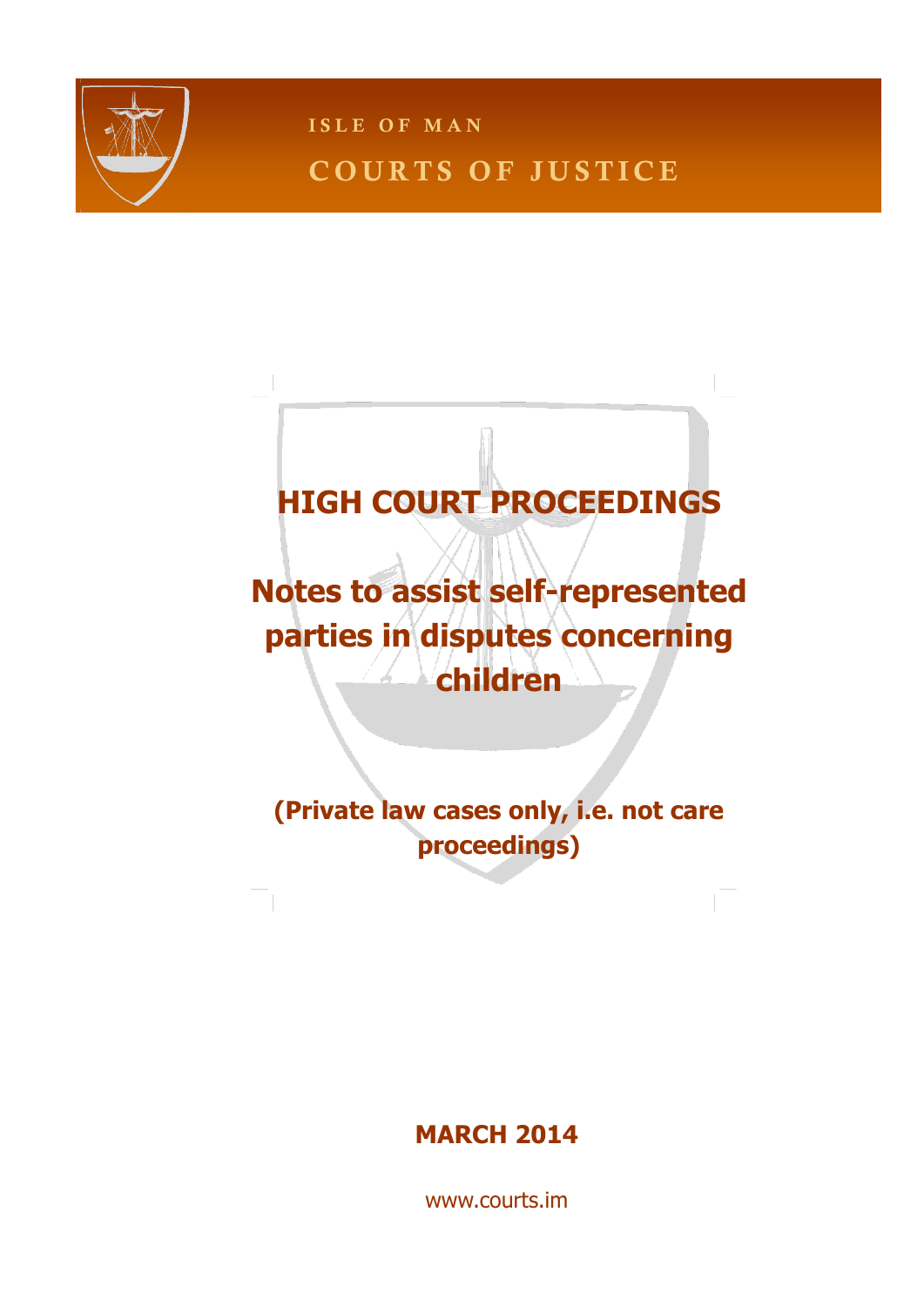## **Contents**

| <b>Making an Application</b>                                                                                                                                                                                                                                                                                                    | 3                                                              |
|---------------------------------------------------------------------------------------------------------------------------------------------------------------------------------------------------------------------------------------------------------------------------------------------------------------------------------|----------------------------------------------------------------|
| <b>Frequently Asked Questions</b><br>What happens when I get to Court<br>Am I allowed to bring someone with me for support?<br>Will my case be heard at the appointed time?<br>What happens at a first hearing?<br>What if I can't reach an agreement at the first court hearing?<br>What do I call a Judge/Magistrate?         | 3<br>$\frac{3}{3}$<br>4<br>4<br>4<br>$\overline{4}$            |
| What are the alternatives to Court?<br>Mediation<br>What is mediation<br>How much will it cost?<br>My partner will not do mediation?<br>What if I don't want to be physically near my partner again?<br>Will it take long, this is an emergency?<br>I don't have an exceptional circumstance; can I still issue an application? | 5<br>5<br>5<br>$\frac{5}{5}$<br>5<br>6<br>6                    |
| <b>Warning about confidentiality</b>                                                                                                                                                                                                                                                                                            | 6                                                              |
| <b>What the Family Courts expect from Parents</b>                                                                                                                                                                                                                                                                               | 7                                                              |
| What does the Court consider when making a decision?                                                                                                                                                                                                                                                                            | 10                                                             |
| <b>Communicating with the Court</b>                                                                                                                                                                                                                                                                                             | 14                                                             |
| <b>Statements</b>                                                                                                                                                                                                                                                                                                               | 14                                                             |
| How to compile a court bundle                                                                                                                                                                                                                                                                                                   | 16                                                             |
| Specimen index for a court bundle                                                                                                                                                                                                                                                                                               | 18                                                             |
| <b>Code of Conduct for McKenzie Friends</b>                                                                                                                                                                                                                                                                                     | 19                                                             |
| <b>Commonly used terms</b><br>Applicant/Respondent<br><b>Court Welfare Service</b><br>Contact Order<br>Legal Aid<br><b>McKenzie Friend</b><br>Parental Responsibility<br>Prohibited Steps Order<br>Residence Order<br>Specific Issue Order<br>The welfare checklist                                                             | 21<br>21<br>21<br>21<br>21<br>21<br>22<br>22<br>22<br>22<br>23 |
| Annex 1 - Guidance Notes on McKenzie Friends                                                                                                                                                                                                                                                                                    | $24 - 30$                                                      |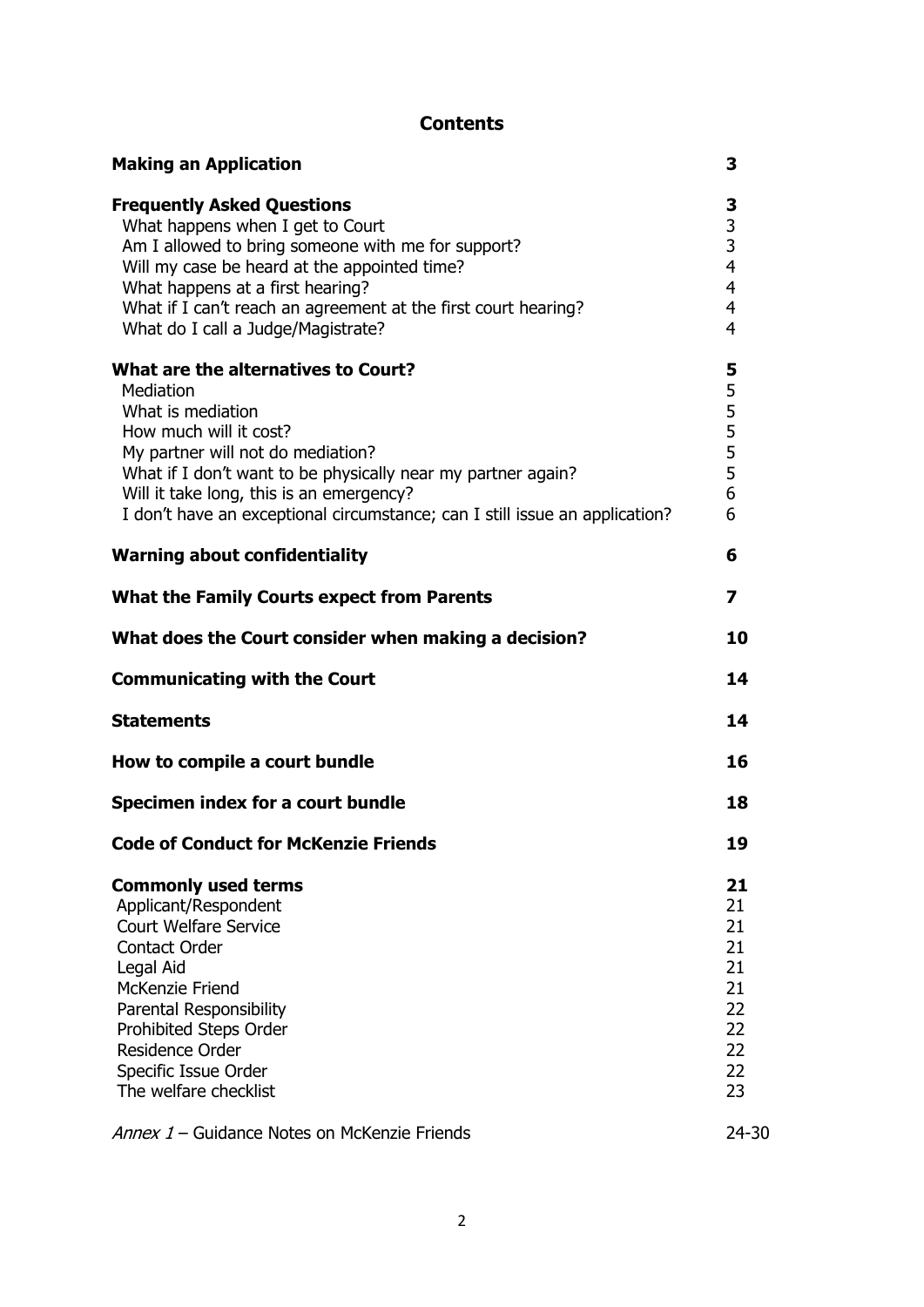## **Frequently Asked Questions**

## **Making an Application**

Applications to the High Court in respect of children should be made on form C1. Please use form C2 for existing proceedings or leave to make an application. Form C1 is usually used for applications for a Contact Order, Shared Residence Order, Residence Order, Prohibited Steps Order or Specific Issue Order (e.g. change of name, issues regarding education or religion, disputes over a holiday).

All applications must be filed in triplicate, the Court will then set down an initial ten minute directions hearing. Two copies of the application endorsed with a date for hearing will be returned to the person making the application together with a covering letter. It is the responsibility of the person making the application to serve a copy on the other party. The person making the application may be asked to produce proof of service at the directions hearing, such as a Coroner's Certificate or a Post Office 'signed for' receipt.

The Court will notify the Family Court Welfare Service of the application. It is usual for a Family Court Welfare Officer (see page 21) to be present at all hearings concerning children.

## **What happens when I get to Court?**

Please report to the main reception desk, the receptionist will be able to tell you which Court your case is to be heard in.

If there is good reason why you need a separate waiting area please notify the court in advance, or speak to the clerk or the usher on your arrival

#### **Am I allowed to bring someone with me for support?**

Yes, a McKenzie Friend – but friends or relatives will probably have to wait outside the court room. Please refer to page 19 and Annex 1 for more information regarding McKenzie Friends.

Do not bring any children as there are no facilities for them at court.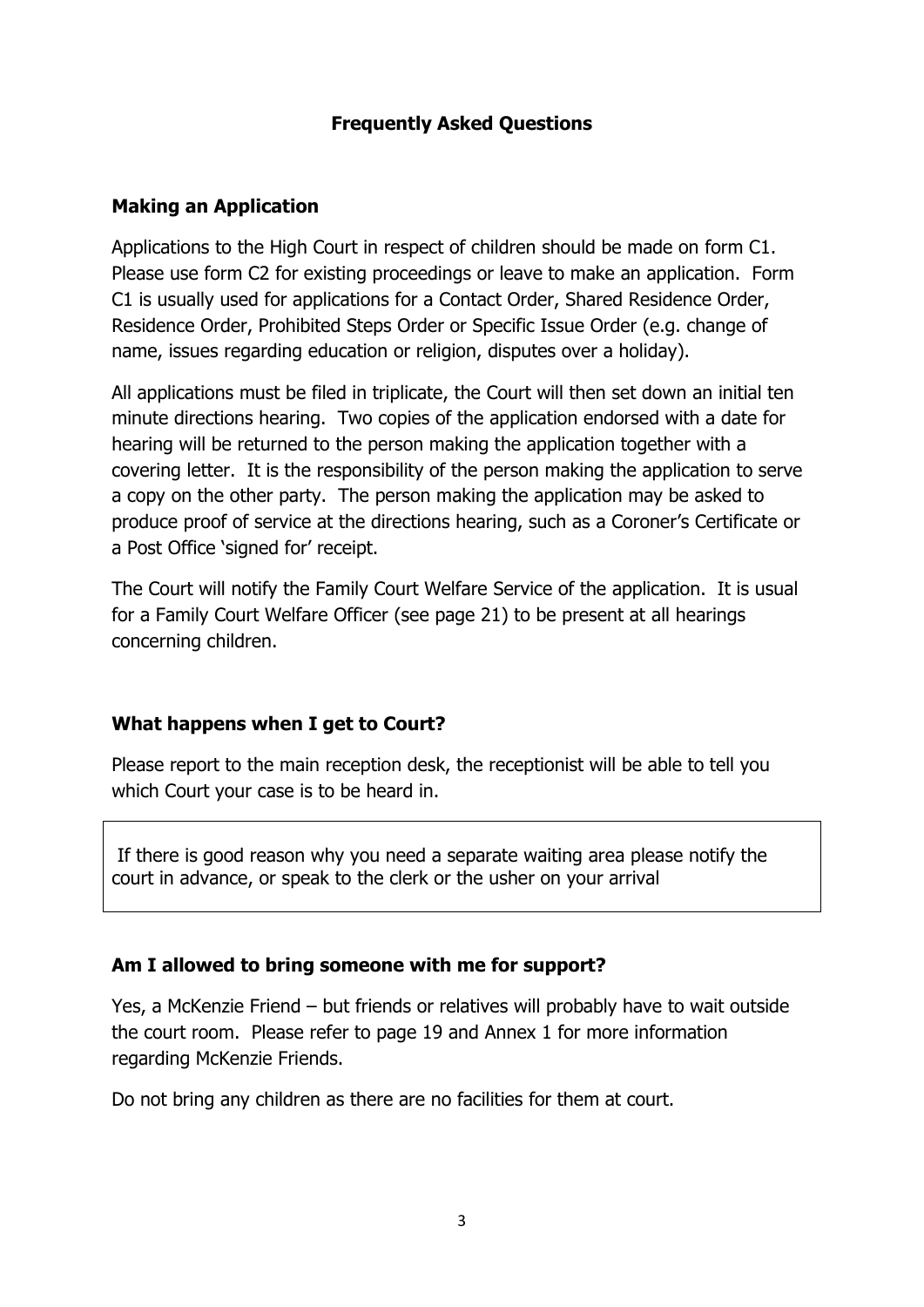## **Will my case be heard at the appointed time?**

Maybe not. It helps to come in good time for your appointment in order for discussions with a mediator or the other party or parties to the case to take place. Make sure you do not have any other commitments which mean you are under pressure to leave early e.g. have to pick up children from school or nursery. The Court day usually ends at 4.30 p.m.

## **What happens at the first directions hearing?**

The Court will wish to know at the first hearing whether mediation has been considered. (See later under mediation)

At this court hearing, a judge will assess the case. He or she will try to work out:

- What you can agree
- What you can't agree
- Whether your children are at risk in any way

They will also encourage you to reach an agreement at this hearing if this is in the best interests of the children.

## **What if I can't reach an agreement at the first court hearing?**

If you do not reach an agreement at the first appointment, the court will set a timetable for what happens next. Sometimes, you will be asked to try again to reach an agreement. This may be with a mediator or possibly a Court Welfare Officer. The court can also ask for the case to be "adjourned" (put on hold). This is to provide time for a Court Welfare Officer to write a report on the case. The judge can also schedule a time and date for a final hearing to decide on the orders. If you can reach an agreement at any stage, this will usually stop the process if the judge agrees.

## **What do I call a Judge or Deemster?**

You can't go wrong with Sir, Madam, Your Honour or Deemster.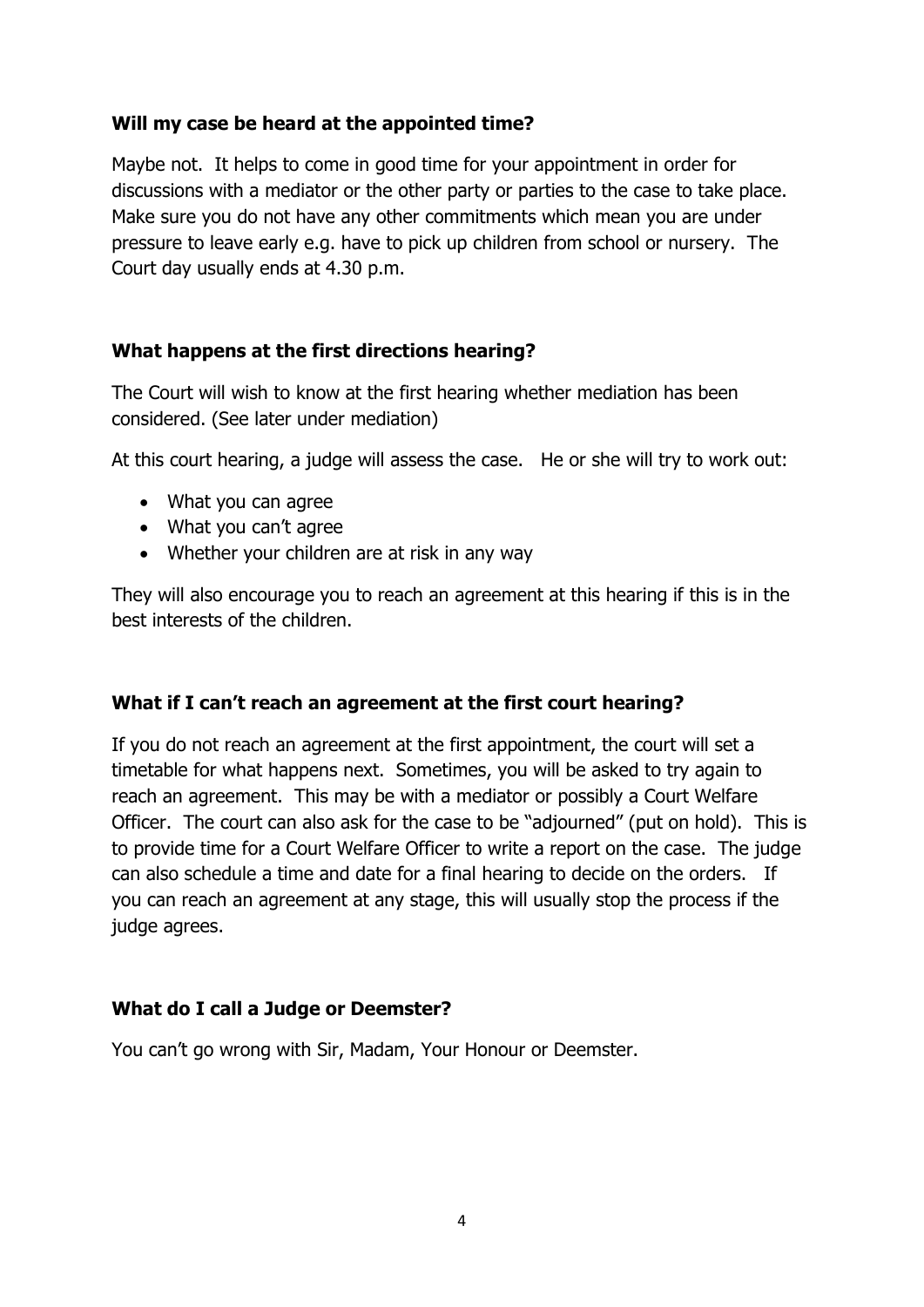## **What are the alternatives to Court?**

#### **Mediation - What is mediation?**

Family mediation is a process that can be used to resolve disputes that arise before, during or after the breakdown of a family relationship. It can also be used before, during and after court proceedings. It enables parties to communicate their concerns and needs. The role of the mediator, who is an independent and impartial third party, is to facilitate discussions. Mediators work in parallel to the legal profession and, where necessary, will encourage you to make agreements legally binding.

Information can be found at [www.mediation-network.im](http://www.mediation-network.im/)

#### **How much will it cost?**

This will depend on the mediator, there is no standard fee for mediation. Those in receipt of legal aid may be eligible for a certificate to cover mediation. Different mediation practices charge different rates, usually by the hour.

#### **My partner will not engage in mediation?**

The mediator can contact your partner and discuss the possibility of undertaking mediation. The individual intake meeting provides you with the opportunity to discuss the process of mediation, and the relevance of mediation to you and your situation with a mediator.

## **What if I don't want to be physically near my partner again?**

Mediators must make sure that mediation discussions are fair with each participant able to freely express their views in a safe environment. At the individual intake meeting mediators will undertake checks with each party to see whether there is a problem of violence and abuse which requires special consideration in the mediation process.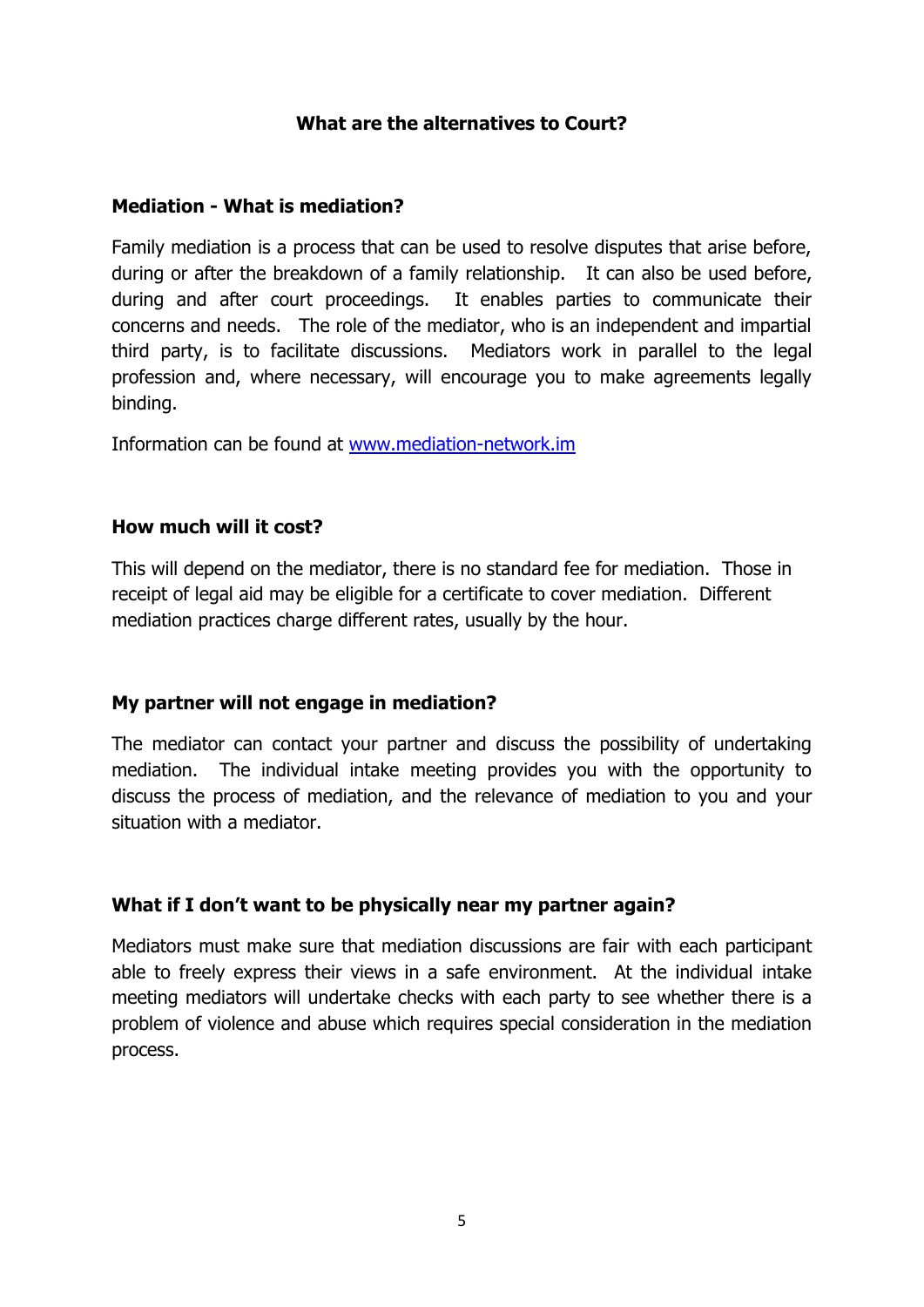## **Will it take long, this is an emergency?**

Mediation services are usually able to see clients quickly and the mediation information assessment meeting does not take long. However, you may not need to have one if there is an exceptional circumstance.

## **I don't have an exceptional circumstance; can I still issue an application?**

If you decide not to undertake mediation before commencing proceedings and if court proceedings are taken, the court will wish to know at the first hearing whether mediation has been considered and if not, why not.

In considering the conduct of any relevant family proceedings, the court may refer the parties to a meeting with a mediator before the proceedings continue further.

Therefore it may save time and money to attend a mediation information assessment meeting.

## **Warning about confidentiality**

**All the documents filed within your court proceedings are confidential to the parties and must be kept in a safe place. The documents or any CD recordings must not be disclosed to any other person other than the parties to the case or a proposed legal adviser or an expert appointed by the Court, save where the rules specifically permit or the Court gives permission. Unauthorised disclosure of the identity of a child involved in court proceedings or confidential documents (for example on Facebook or the internet) is a contempt of court that can be punished by imprisonment.**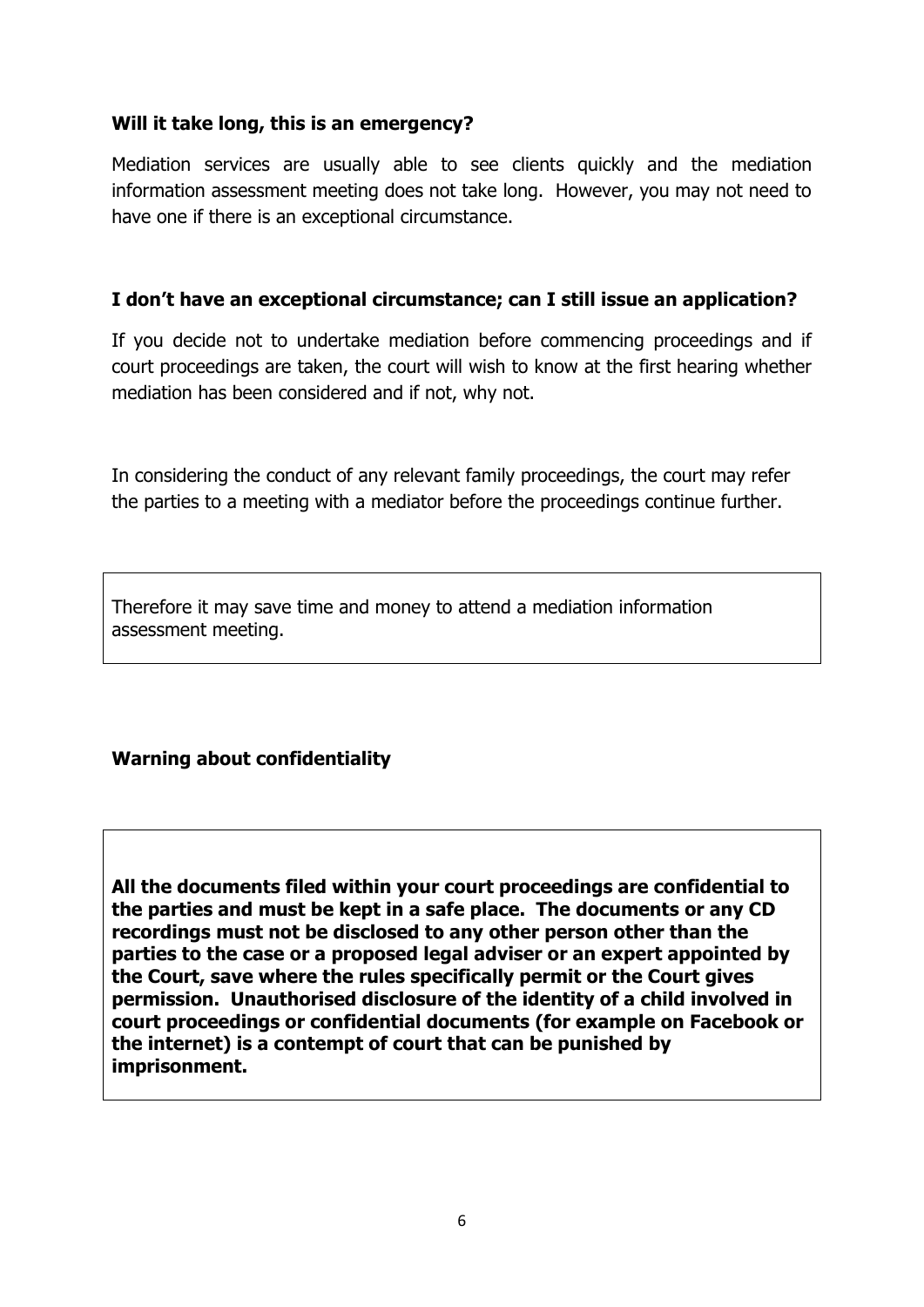## **What the Family Courts expect from Parents**

The Courts consider that these guidelines apply to all children and all parents. Please don't think that your case is an exception.

Are you a parent thinking of asking for a court order or have received one?

## **The court wants you to think about these things first:**

- As parents, you share responsibility for your children and have a duty to talk to each other and make every effort to agree about how you will bring them up.
- Even when you separate this duty continues.
- Try to agree the arrangements for your child. If talking to each other is difficult, ask for help. Trained mediators can help you talk to each other and find solutions, even when things are hard. The court staff can give you details.
- If you cannot agree you can ask the court to decide for you. The law says that the court must always put the welfare of your child first. What you want may not be the best thing for your child. The court has to put your child first, however hard that is for the adults.
- Experience suggests that court-imposed orders work less well than agreements made between you as parents.

## **The court therefore expects you to do what is best for your child:**

- Encourage your child to have a good relationship with both of you.
- Try to have a good enough relationship with each other as parents, even though you are no longer together as a couple.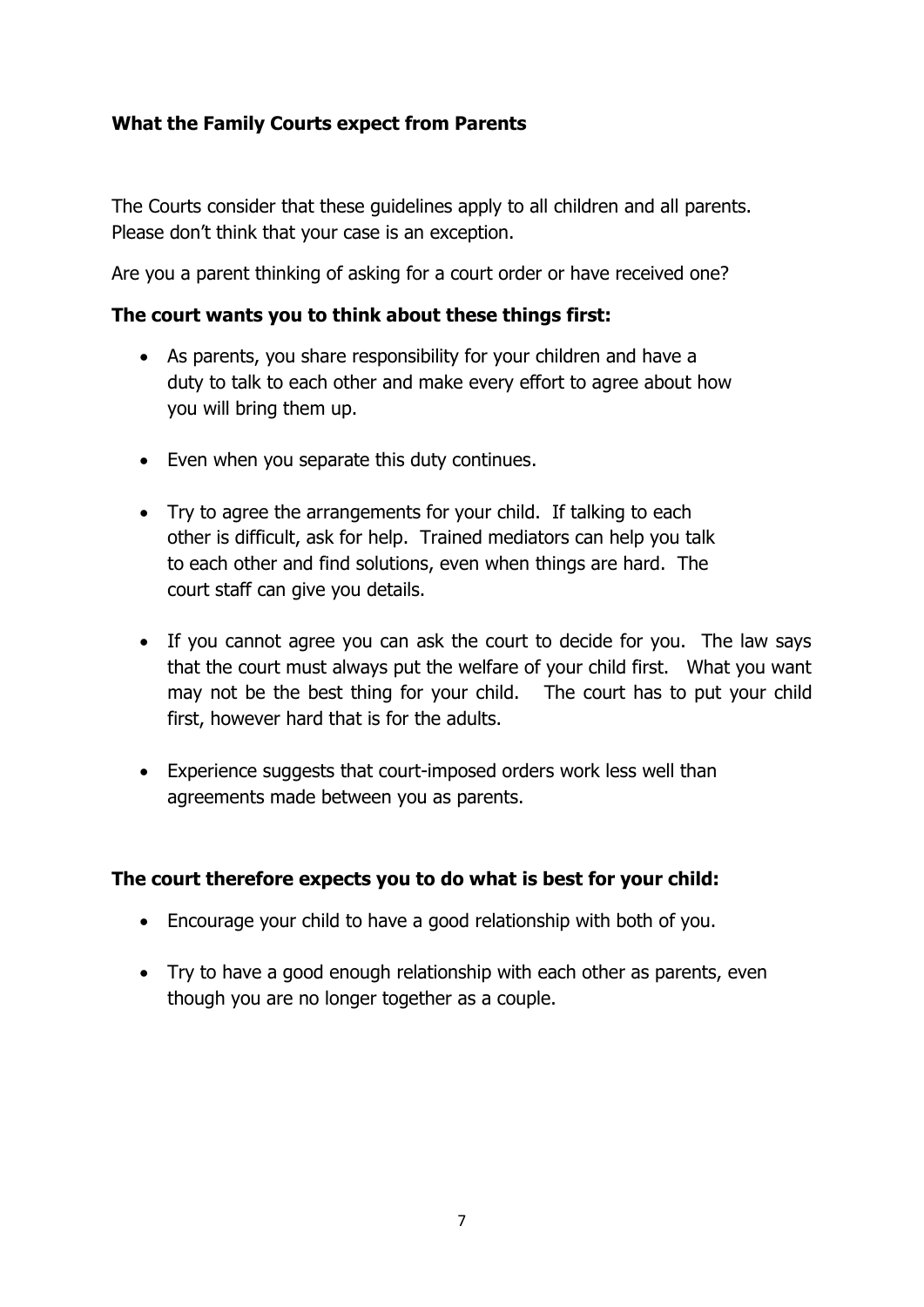**Remember, the court expects you to do what is best for your child even when you find that difficult:**

- **It is the law that a child has a right to regular personal contact with both parents unless there is a very good reason to the contrary. Denial of contact is very unusual and in most cases contact will be frequent and substantial.**
- The court may deny contact if it is satisfied that you or your child's safety is at risk.
- Supervised contact at a contact centre should be reserved for those cases where it is really needed to safeguard the welfare of the child. Every effort should be made to agree unsupervised contact, or if needed, contact supervised by mutual friends, relatives or godparents.
- Sometimes a parent stops contact because she/he feels that she/he is not getting enough money from the other parent to look after the child. This is not a reason to stop contact.

## **Your child needs to:**

- Understand what is happening to their family. It is your job to explain and to encourage this.
- You may be separating from each other, but your child needs to know that he/she is not being separated from either of you.
- Show love, affection and respect for both parents.

## **Your child should not be made to:**

- Blame themself for the break up.
- Hear you running down the other parent (or anyone else involved).
- Turn against the other parent because they think that is what you want.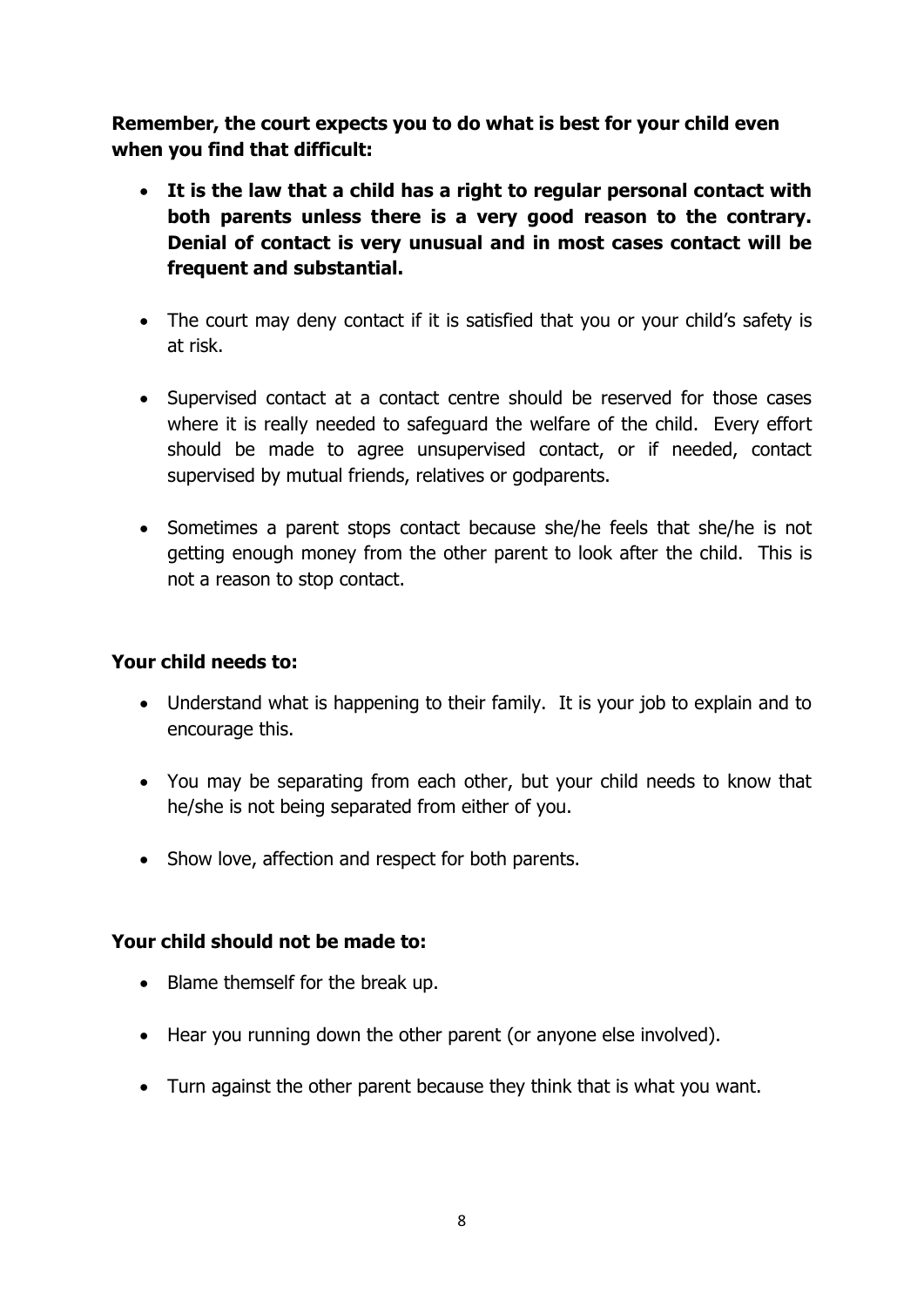## **You can help your child:**

- Think about how he or she feels about the break up.
- Listen to what your child has to say.
- About how he/she is feeling.
- About what he/she thinks of any arrangements that have to be made.
- Try to agree arrangements for your child (including contact) with the other parent.
- Talk to the other parent openly, honestly and respectfully.
- Explain your point of view to the other parent so that you don't misunderstand each other.
- Draw up a plan as to how you will share responsibility for your child.
- When you have different ideas from the other parent, do not talk about it when the children are with you.

## **If you want to change agreed arrangements (such as where the child lives or goes to school):**

- Make sure the other parent agrees.
- If you cannot agree, go to mediation.
- If you still cannot agree, apply to the court.

## **If there is a court order in place:**

• You must do what the court order says, even if you don't agree with it. If you want to do something different you have to apply to the court to have the court order varied or discharged.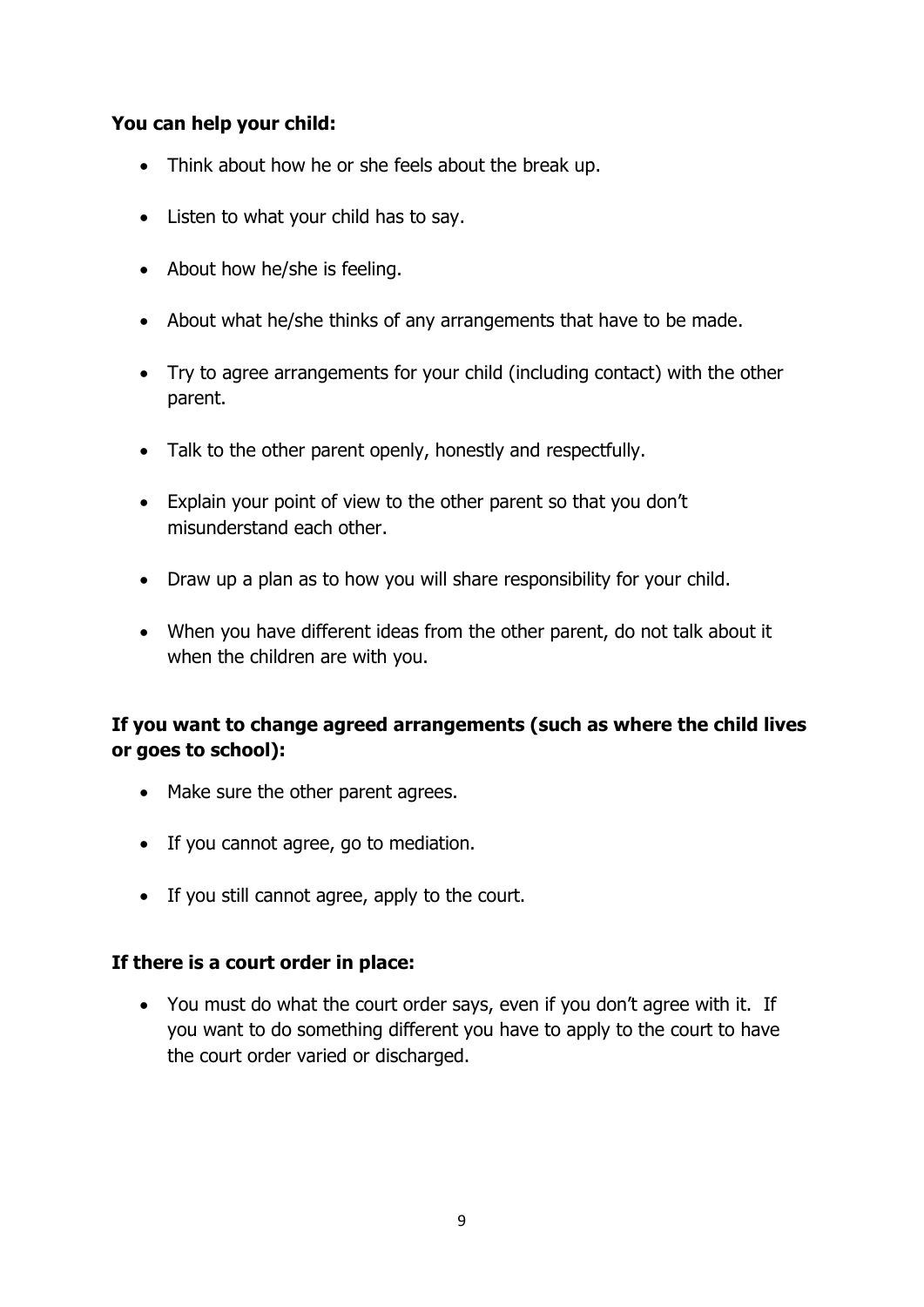## **What does the Court consider when making a decision?**

The Children and Young Persons Act 2001 (CYPA) makes it clear that the child's welfare shall be the court's paramount consideration. All parents have a right to family life but where there are issues concerning children the child's welfare can 'trump' other interests. The CYPA also requires the court to have regard to the ascertainable wishes and feelings of the child concerned considered in the light of his age and understanding, his physical emotional and educational needs, the likely effect on him of any changes in his circumstances, his age, sex, background and any relevant characteristics. The Court also has to consider any harm which he has suffered or is at risk of suffering and the capability of each of his parents to meet his needs.

A child's physical needs include a need to be well looked after, cared for and kept safe.

A child has emotional needs, which include:

- The need for secure relationships as a foundation for trust and their ability to form healthy relationships later in life;
- The need for stability, safety and security;
- The need for a sense of belonging and continuity;
- The need for stimulation, exploration and social exposure and experience;
- The need of positive role models for their behaviour, attitudes and morals; and
- The need for validation.

Children have a right to have their physical and emotional needs met by both parents. Both parents have a duty to give their children a happy childhood. Children usually thrive when they live in a loving household. When parents separate and fall out this very often has an adverse affect on children. Children usually do not understand adult issues. Children usually look up to their parents for support and when parents fall out and bitterness and ill feeling exists, the child's world is turned upside down. If children are exposed to parental arguments they will be negatively affected and this can lead to them suffering emotional harm. We all want our children to be well balanced and have successful lives and in due course have their own meaningful relationships. If a child witnesses one parent abusing the other that child may grow up to think that it is how adults behave and this will colour how they themselves behave as they get older.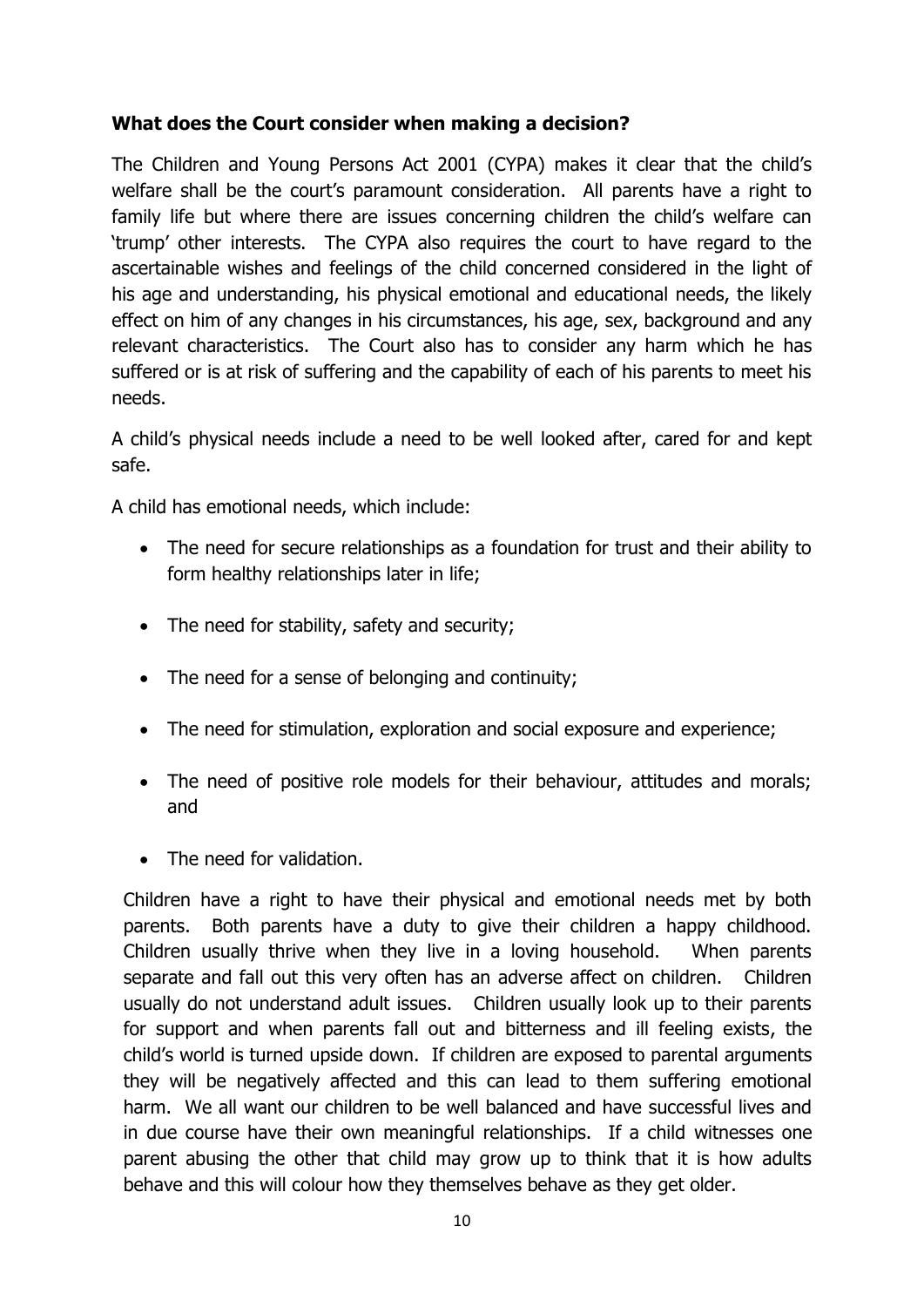Here is a summary of some experiences of children where their parents have a broken relationship:

- The child can become the focus of the arguments with the potential of emotional harm.
- The child is used to the parents being in control and the loss of control can create insecurity and anxiety. They expect adults to keep them safe and all of a sudden their world is in turmoil and they feel insecure.
- The child does not always understand why their parents have separated and often feel that they are to blame and this causes the child to have feelings of guilt and low self-esteem.
- They feel that they are no longer loved.
- They experience sadness, a sense of loss and grief when a parent leaves the family unit.
- They feel unsafe and bewildered.
- They have a conflict of loyalty and a fear for the well being of the departed parent. Lack of certainty creates anxiety. They often have a feeling of responsibility for both the resident and departed parent.
- They feel a need to support the resident parent and may feel a responsibility for their brothers or sisters.
- They fear that they may be sent away.
- They may feel anger at the disruption but can they be angry with their only adult carer.
- They worry about the future.

It is very important that parents understand the damage that can be caused to their children if there is conflict between the parents over childcare arrangements. It is the duty of the parents to put aside their differences and work with each other and the court to try and settle proceedings at an early stage and avoid contested hearings. At the first directions hearing the court will, with the assistance of a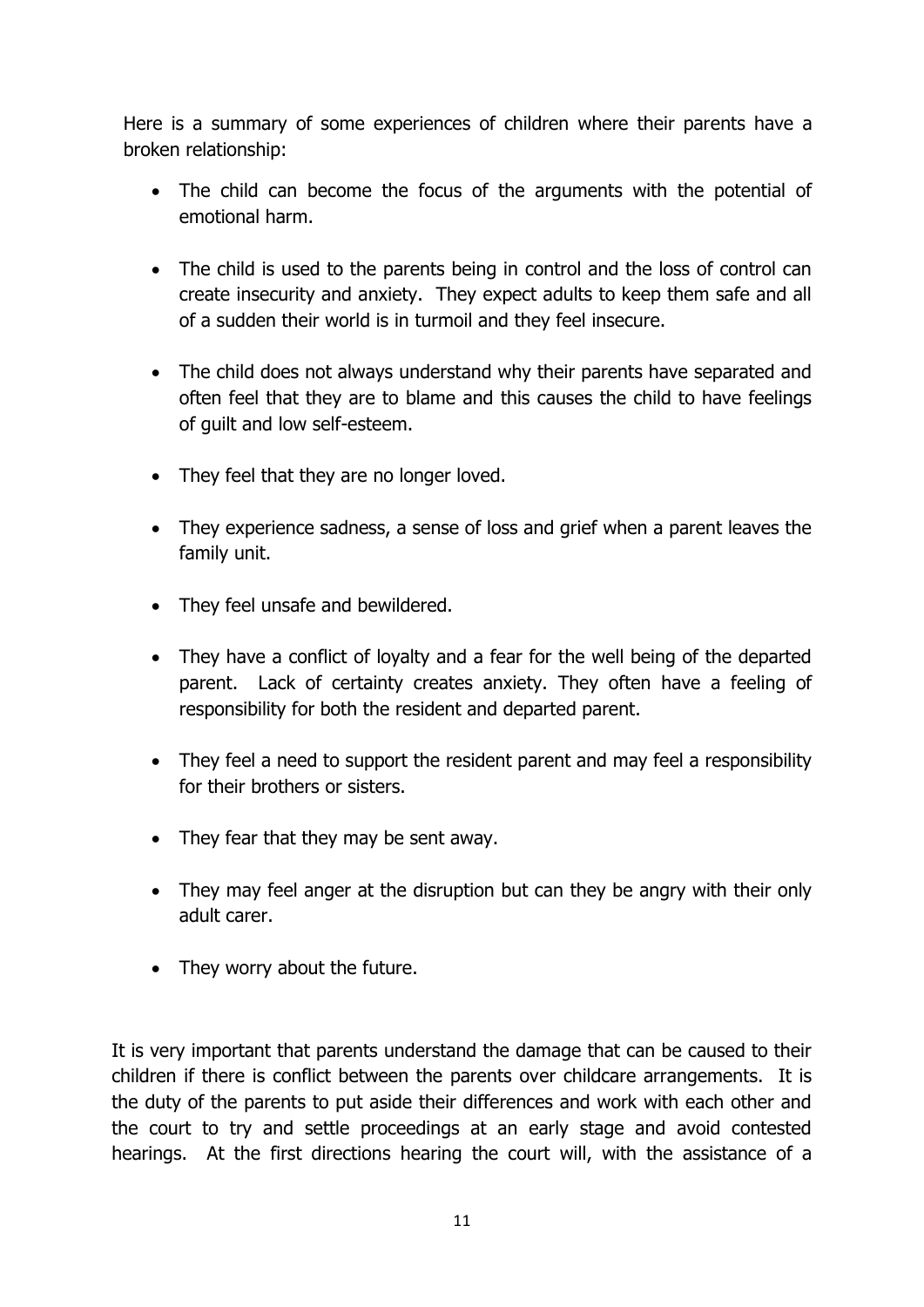mediator or sometimes the Court Welfare Officer, try and assist the parties in coming to an agreement.

There will however be some cases where there are real safety issues. The most common are cases where there are allegations of domestic violence and cases where there are allegations of drink or drug abuse.

The court recognises that when a relationship has broken down there are times in the course of emotional upheaval where one or both parties have behaved badly towards the other. Violence, abusive behaviour and substance abuse are not condoned and if allegations of such behaviour are denied the issue may have to be tried at a contested hearing. It may be necessary for the court to have sight of police call out logs, statements and drug and alcohol reports and hear oral evidence from the parties and other witnesses. If the court makes findings that one or both parents have behaved badly the court will have to weigh up the effect such bad behaviour has had on the other party and the children. In some cases such conduct may determine whether or not a party achieves the order sought.

It is important that if you have behaved in such a manner, you admit to this at the earliest opportunity. Such admissions might restore credibility and will enable the court to consider what steps can be taken to prevent future problems and upset to the other party and the child. Such steps might include attendance on a programme or course. One reason why it is important to tell the truth is that you will have demonstrated some insight into the problem and this will assist the court in helping the parties move forward with appropriate safeguard checks in place for the children. Sometimes a frank admission of past behaviour will provide a sense of emotional release for the other parent and allow matters to move on in a more amicable manner. A violent and abusive parent who shows no insight into his or her past behaviour may well create barriers that may have an adverse effect on their future involvement in a child's life.

Many cases involve allegations about the other party's controlling behaviour. No parent should be controlling the other. Control issues cause friction, fear and upset and only make it difficult for the children to have meaningful relationships with both parents.

Heavy drink consumption and drug abuse create the following problems:-

• Reduced ability to look after and protect children because a parent reacts slower, can be forgetful and have poor judgement;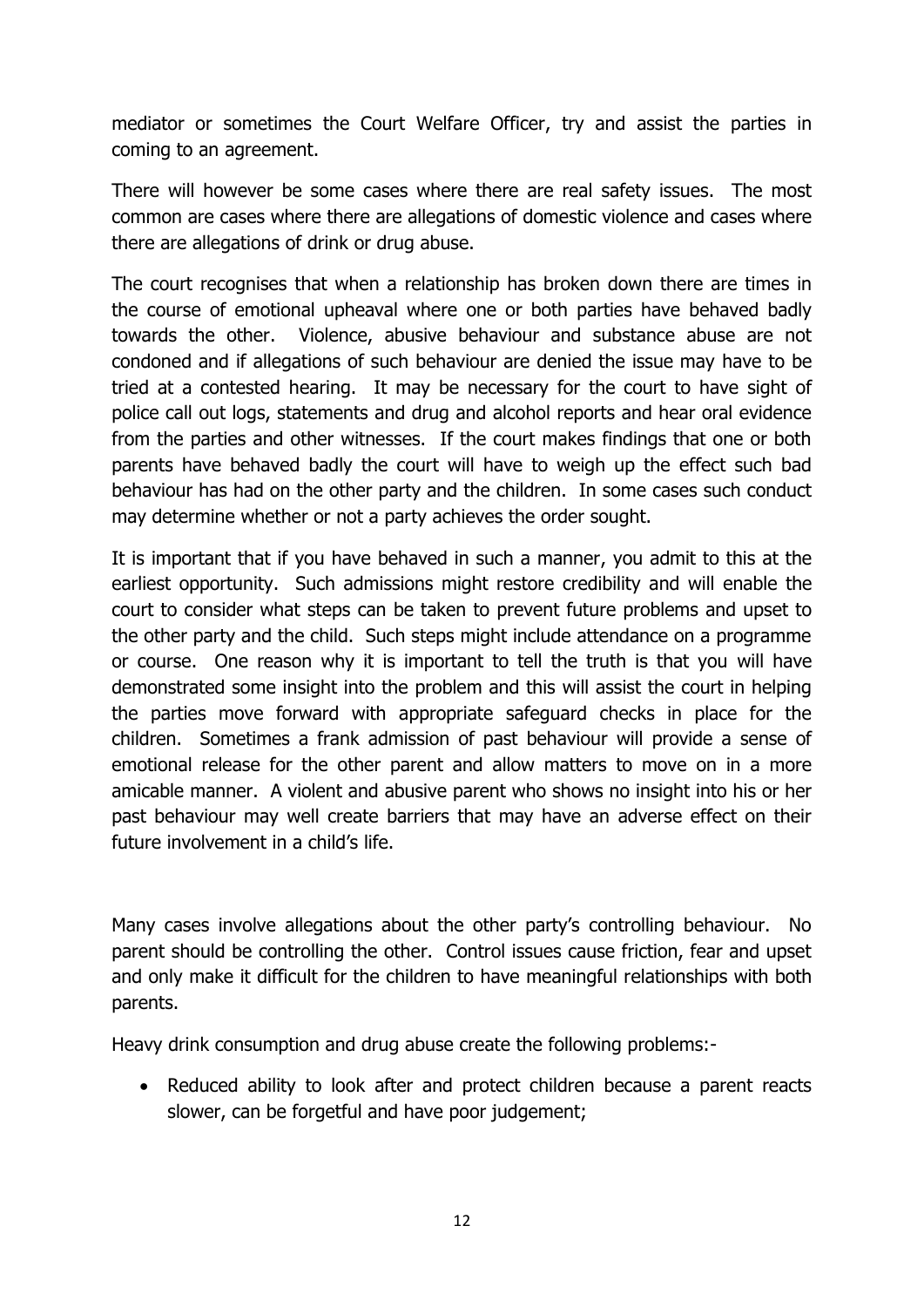- Poor standards at home, money being wasted on drugs or alcohol, missed appointments and mood swings that make parenting a child in a consistent way very difficult;
- Poor physical and mental health, an inability to do things, reduced life expectancy, not co-operating with support services and a lack of understanding about what the problems are; and
- Domestic violence and anger.

If you have a drink or drug problem you should admit it. Unrealistic denials may involve you having to submit to drug and alcohol tests. These can be expensive and if positive may have an adverse affect on your credibility with the Court and the other parent.

Please remember that both parents must put their love for the children above the animosity they feel for the other. Each child has half of his or her genetic makeup from the mother and half from the father.

It is hoped that parents will take account of the matters raised in this note and try and work with each other. The court does not necessarily expect the parents to be friends (although this would be to the children's advantage) but does expect both parents to be civil and polite to the other. If both parents can work together and communicate with each other they will have come a long way in restoring a happy childhood. There will be important events in the child's future life where the child will want both parents to be involved. Examples include school events, prize nights, sports days, degree ceremonies, passing out parades and birthdays. If you can establish a new understanding with the other parent these and other occasions can be happy events. If you choose however to go down the road of conflict the judge may have to decide the issue and you may lose control over the decision.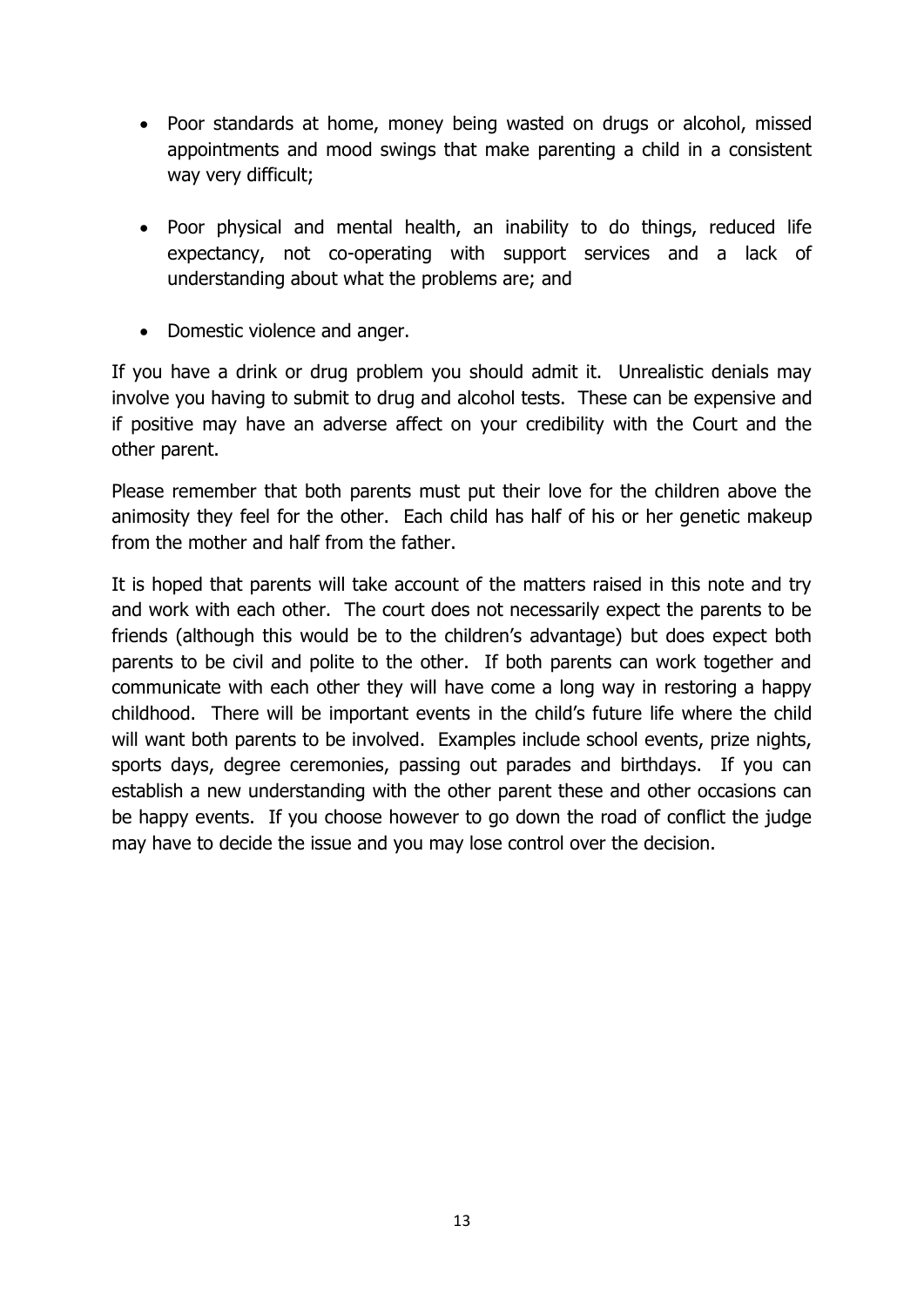## **Communicating with the Court**

Please note that for reasons of their impartiality Judges are not able to enter into correspondence with parties and are not able to give parties legal advice. All communications have to be addressed to the Court Manager or relevant Court Clerk.

Parties must copy each other in visibly to **all** correspondence with the Court, including email.

## **Statements**

If there are going to be contested proceedings the Court may order you to file and serve statements. Statements are useful in assisting the Court in determining what the issues are in a case, how serious those issues are and what it is that you would like the Court to order. Statements are usually filed from the parties themselves and any witnesses a party wishes to call to give evidence. Statements can assist the Court in deciding how long a case will last.

The statement will also help you when you give your evidence on oath, as you will be able to refer to it so that you do not forget to mention something that you consider important.

The statement should be typed on A4 size paper. The statement should be headed with the case number and the names of the parties. The statement should end with a statement of truth, the date and your signature.

You may see that the order says that you have to file and serve a statement. This means that you file the statement at Court and serve the other parties with a copy. You can serve the statement by posting it to the other party. Once you have prepared the statement you should make sure that each page and paragraph is numbered. You should keep a copy for yourself, send a copy to the other party and file a copy with the Court. You might want to take legal advice as to the content of the statement before you file and serve it. You should avoid inflammatory wording and remember that in many cases the Court is not trying the breakdown of your relationship with the other party, but has to decide what the best parenting arrangement for your child is. The child's welfare is the Court's paramount consideration.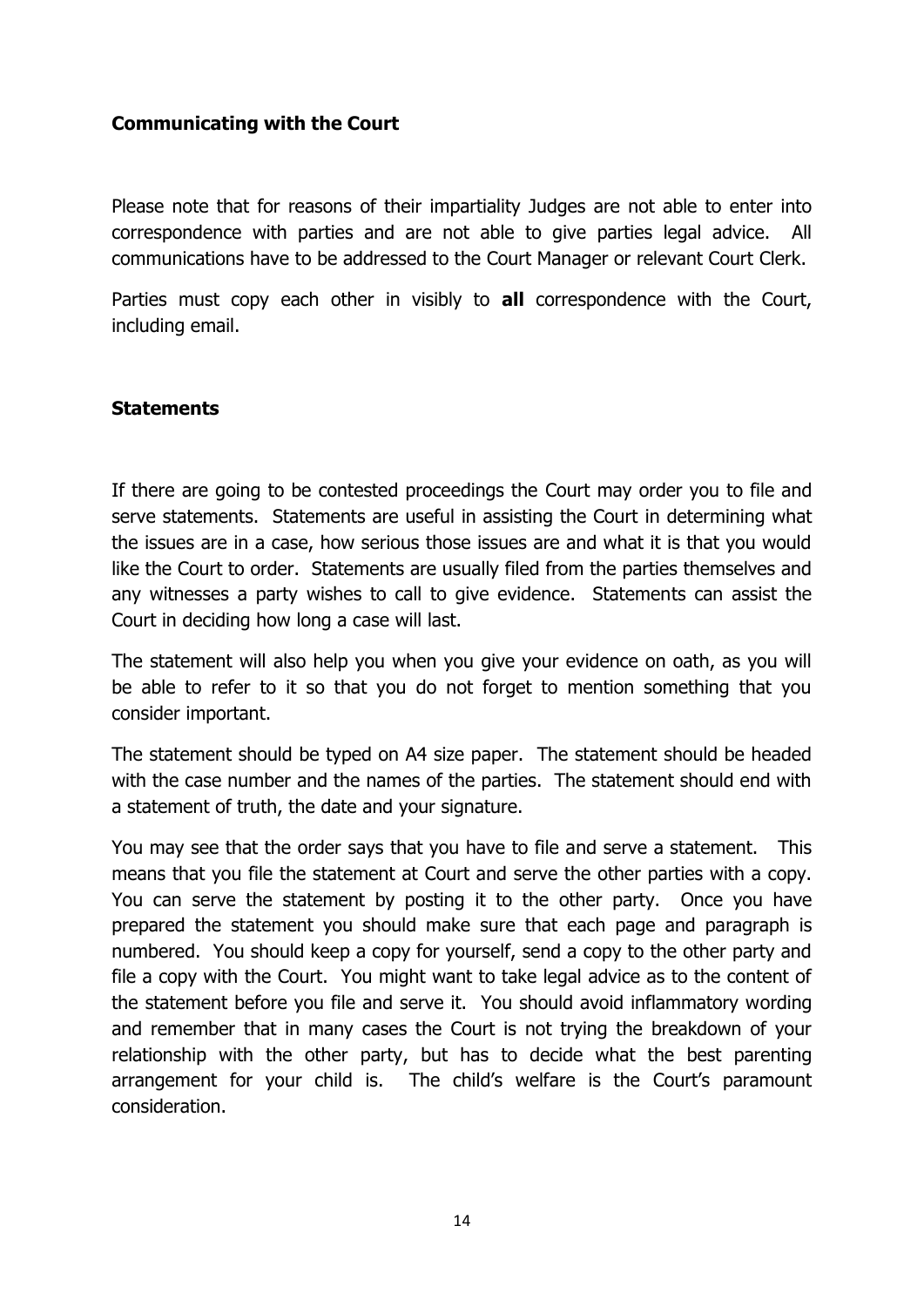There is an example of how to set out a statement below:

## **Case Number: FAM2014/ IN THE HIGH COURT OF THE ISLE OF MAN CIVIL DIVISION – FAMILY BUSINESS**

**Between:-** <INSERT NAME>
Applicant **and <INSERT NAME> Respondent**

## **I, <insert name> make this statement in support of my application for a Contact Order in respect of my child <name of child> born on 21st February 2010 and will say as follows:**

(You should then set out in numbered paragraphs):-

- The background to the application including such details as when you and the other party met and when and how you separated;
- Any arrangements that had been agreed for the child following separation;
- Any incidents that you consider important in order of time when they occurred and if possible giving approximate dates;
- Brief details of any current relationship and details of your employment and accommodation;
- You should also respond to any allegations made against you by giving your side of the events;
- The Court may have ordered that you deal with something specific in a statement at a previous hearing, which you should deal with; and
- You should set out what it is you wish the Court to order.)

The statement should end with;

**"I make this statement believing the contents to be true and knowing that it may be placed before the Court and used in evidence"**

**Date: Signature**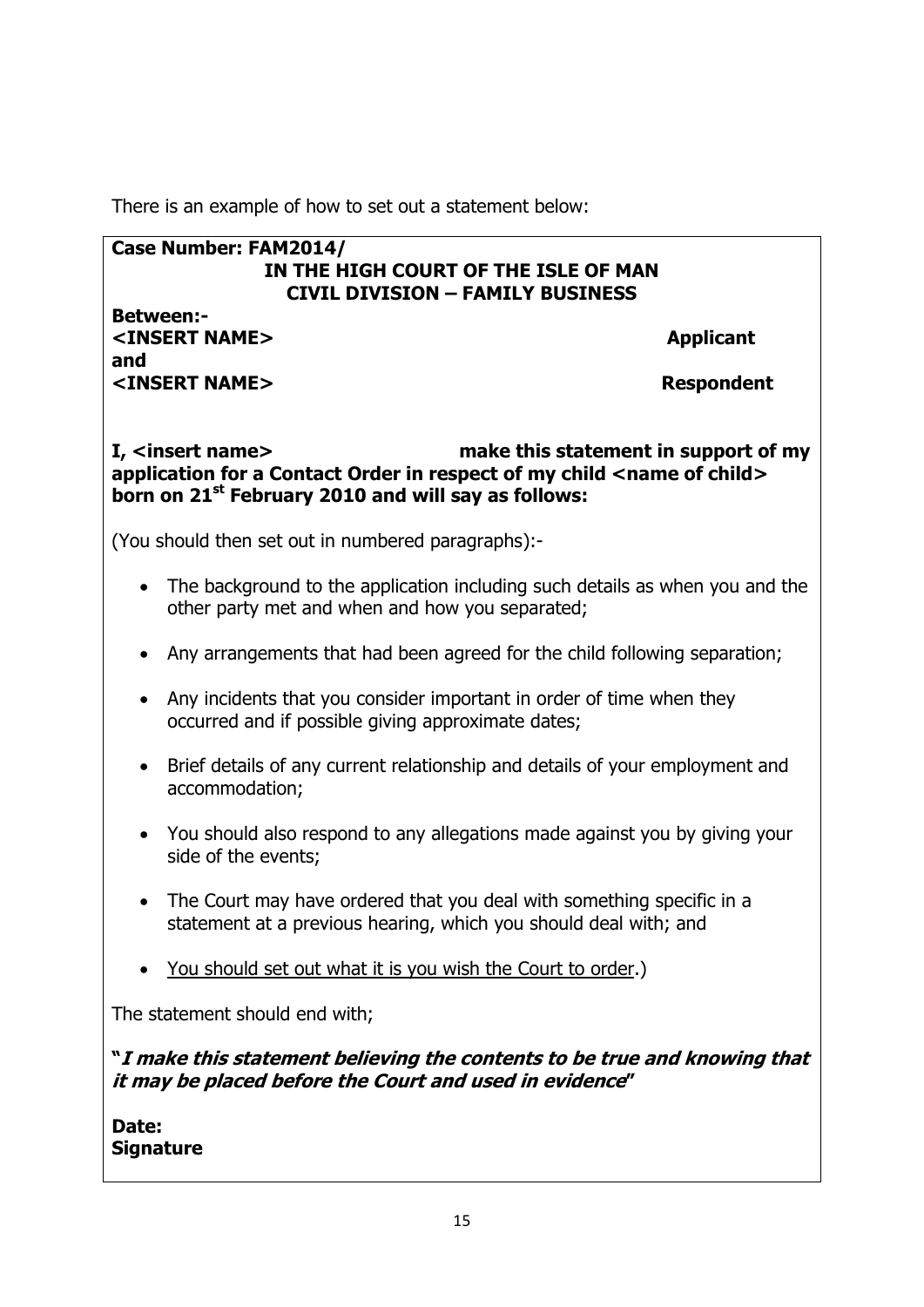#### **How to compile a court bundle**

This is a guide to assist self-represented parties to comply with the Court rules about the need for a court bundle in private children cases.

A bundle is a file of all the relevant papers in the case. One file will be needed for every party in the case plus one for the Judge and, for a hearing where evidence is to be given, a spare one for the witnesses to use. The purpose is to make sure that everyone can see the same documents during the hearing.

It is usually the Applicant's duty to provide these bundles but the Court may make a different order in your case. If no such order is made the Applicant must do it. If both parents have made an application to the Court the person who made their application first must do it.

Each page in the bundle must be numbered and care should be taken to make sure that the bundles have the same numbering.

There should be an index at the front of the bundle listing the contents and which section and page they can be found at.

Ideally the contents of the bundle should be agreed with the other party. That means you need to share the draft index well in advance so that the other side can ask you to add in any missing documents and prepare a final index.

The bundle must be divided into different sections and within each section the documents must be in date order (earliest first).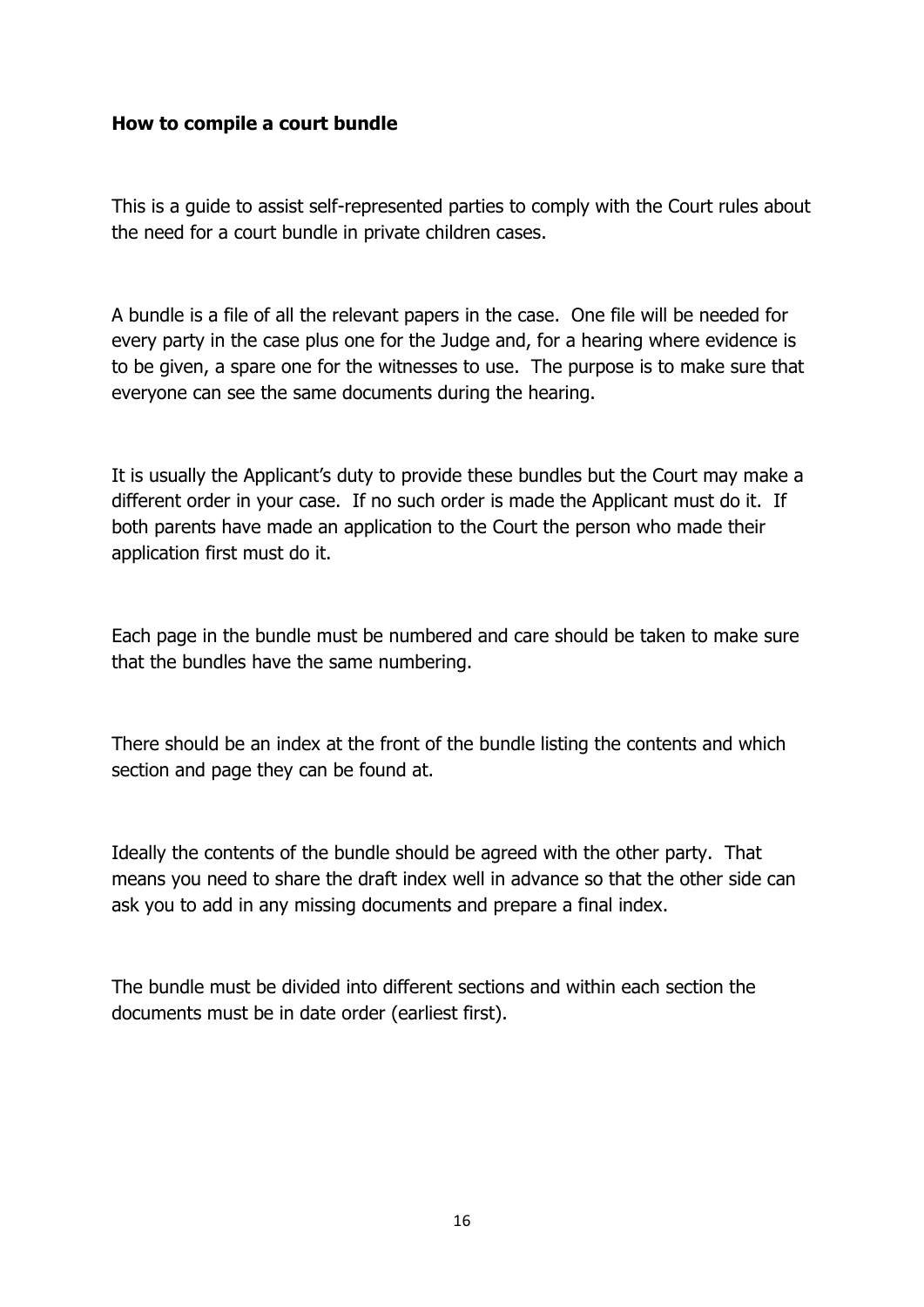The sections are:

## **A: Preliminary documents**

These are:

- A short case summary, which should be limited to a short background to the case and the issues that the Court will be asked to deal with at the next hearing. This should be one sheet of A4 paper if possible;
- A position statement from each party setting out what order they want the Court to make both at the next hearing and at the end of the case; and
- A chronology i.e. a list of dates that are significant to the case.

All of these must have on them (a) the date on which it was written and (b) the date of the hearing for which it was written.

## **B: Application forms and orders of the Court**

## **C: Statements**

**D: Experts reports such as drug tests or doctors' reports and other reports such as those from the Court Welfare Service or the Department of Social Care**

## **E: Any other documents**

The file must have the following information on the front and on the spine:

- a) The title and number of the case e.g. Smith v Jones FAM2013/
- b) The hearing date and time
- c) If known, the Judge hearing the case
- d) If you need to use more than one ring binder, number the files. The maximum number of pages that may be put in one lever arch ring binder is 350 pages so most cases will only require one file.

The bundle must be filed at Court and be given to the other side in a timescale fixed by the Judge.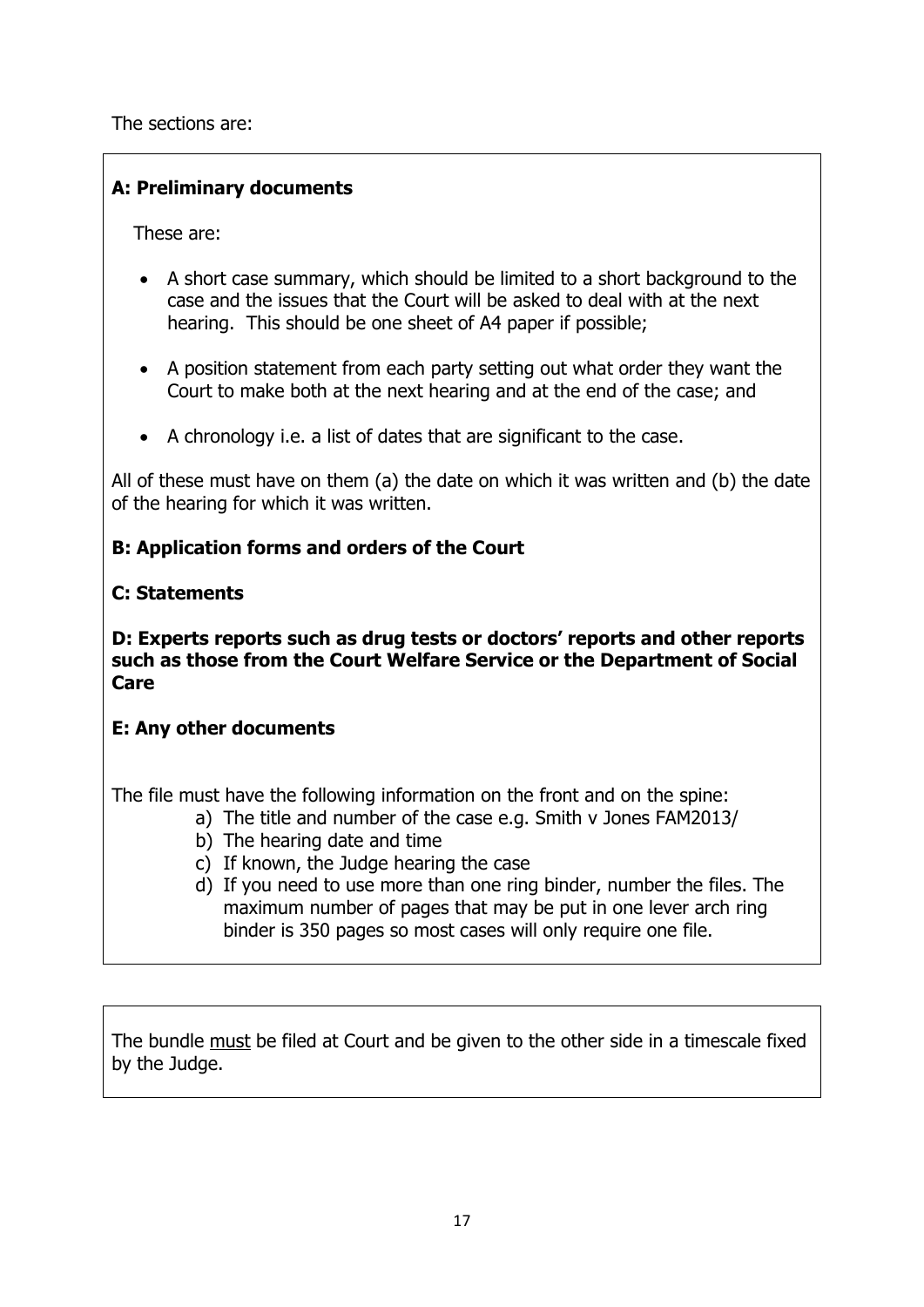#### **Specimen index for a court bundle:**

#### **IN THE HIGH COURT OF JUSTICE OF THE ISLE OF MAN**

#### **CIVIL DIVISION – FAMILY BUSINESS**

File Number: FAM2014/

Between

<INSERT NAME>

and

<INSERT NAME>

#### Index to the trial bundle

#### **Section A Preliminary documents**

- Page A1 The case summary. (This should set out a brief outline of the background to the case)
- Page A2 A chronology of relevant dates

#### **Section B application forms and orders of the court**

- Pages B1 to B12 A copy of the applicant's application form dated XX
- Pages B13 to B16 (Copy previous court orders in chronological order)

#### **Section C Statements**

- Page C1 to 3 Copy of the applicant's statement dated XX
- Page C3 to 6 Copy of the respondent's statement dated XX

#### **Section D Experts reports**

- Page D1 to D13 Copy of the Court Welfare report dated XX
- Page D14 to D18 Copy of the respondent's alcohol test results
- Page D19 to D21 Copy of the applicant's medical report of Dr X dated XX

#### **Section E Any other relevant documents**

- Page E1 to E30 Copy of the police disclosure documents
- Page E31 to E32 Copy of the child's school report dated XX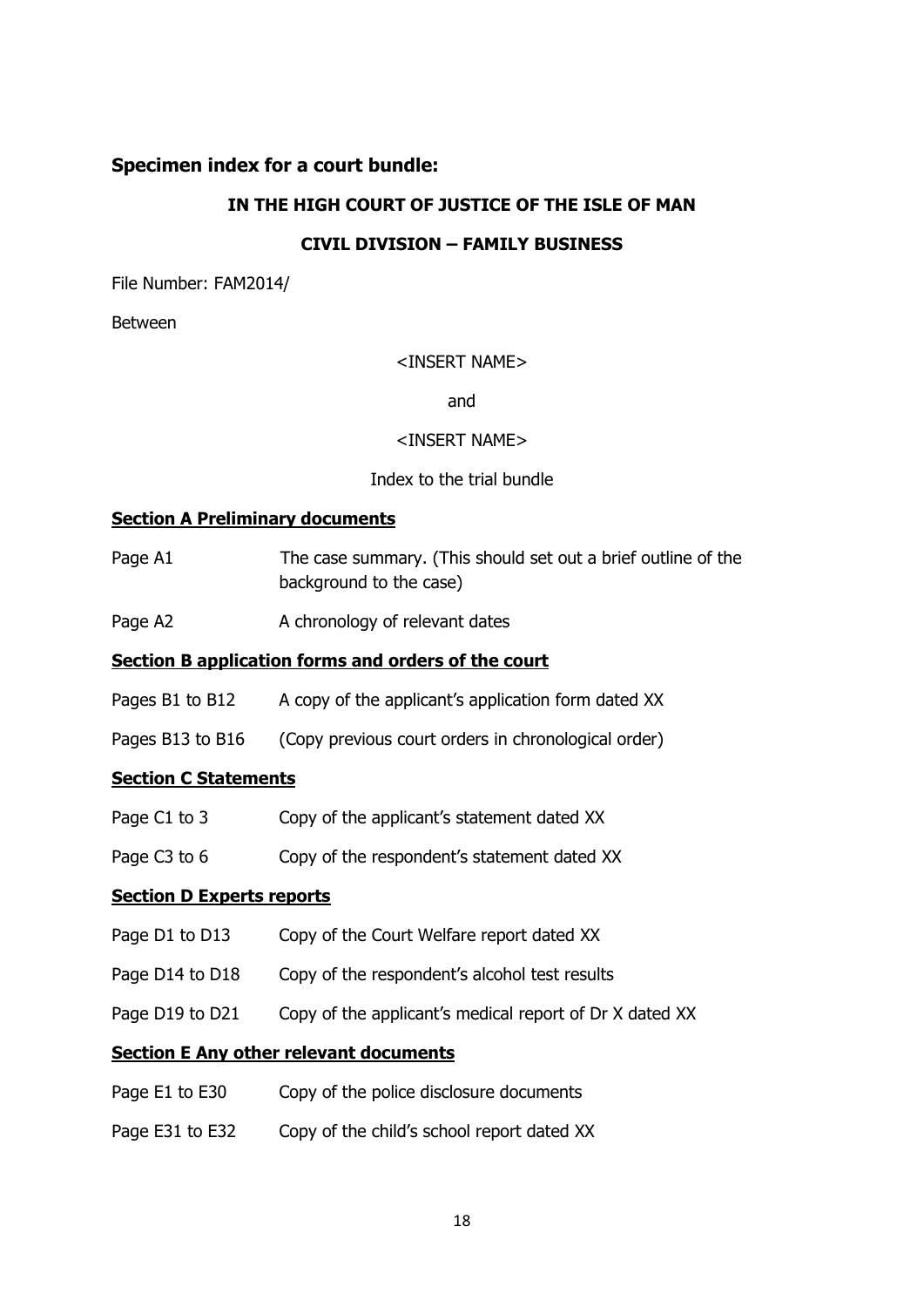## **Code of Conduct for McKenzie Friends**

- 1. When someone involved in a court case asks another person to assist, not as a lawyer or a witness but as a friend, the person assisting is often called a "McKenzie Friend".
- 2. A McKenzie Friend does not have a right to address the Court, they are there to morally support and possibly advise you.
- 3. Annexed to these notes is a document entitled 'Guidance on McKenzie Friends'. Any person proposed as a McKenzie Friend should read this document carefully.
- 4. If you wish to have a McKenzie Friend with you in court you should inform the court and the other party as soon as possible. If your proposed McKenzie Friend has a financial interest in the outcome of the case they would not normally assist.
- 5. Your proposed McKenzie Friend may attend the hearing of the Court unless the Court says they cannot.
- 6. Your proposed McKenzie Friend may read the papers for the Court case unless the Court says they cannot. Any papers are strictly confidential and must not be shown to anyone else or put on any form of social media or the internet.
- 7. McKenzie Friends should let the staff at the Court know as soon as they arrive that they have been asked to assist.
- 8. Your proposed McKenzie Friend should send to the court in advance of the hearing, a short curriculum vitae (CV) and if asked by the Court staff to complete a short set of questions about themselves which should be done in advance of the hearing.
- 9. If a McKenzie Friend is being paid to assist or if they regularly assist a number of different people as a McKenzie Friend then the Court should be made aware of that.
- 10.McKenzie Friends may provide moral support, take notes, help with case papers and give advice to the person they are assisting.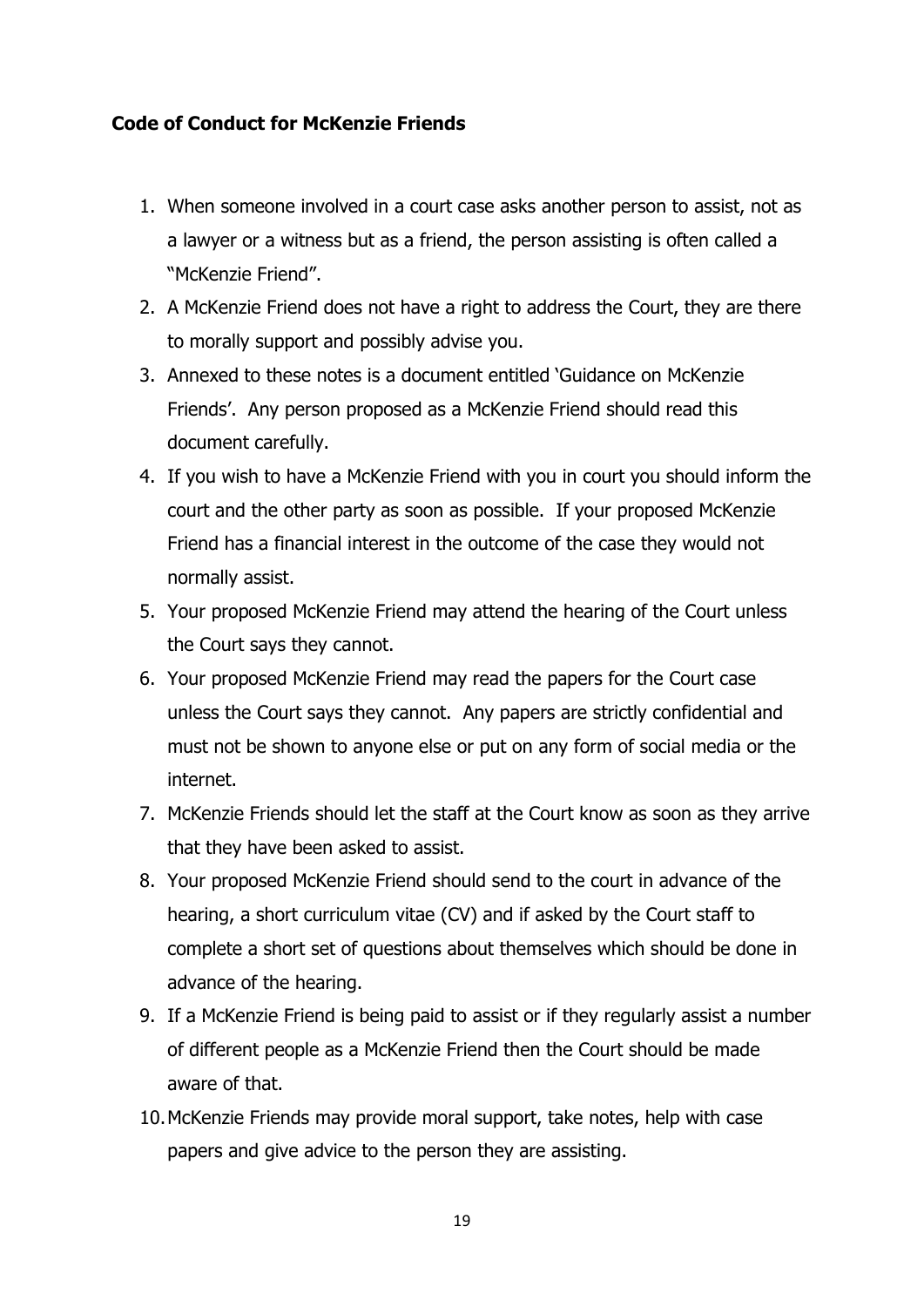- 11.McKenzie Friends may not address the Court, make oral submissions or examine witnesses. McKenzie Friends should be aware that the Judge has power to terminate permission to act at any stage.
- 12.McKenzie Friends must always follow any instructions given by the Judge.
- 13.McKenzie Friends should be courteous at all times to everyone else.
- 14.McKenzie Friends should try to ensure that the way in which they assist does not cause any disruption or distract others. This is particularly important when someone else is speaking to the Judge or the Judge is speaking.
- 15.McKenzie Friends must behave with honesty and not do anything that might mislead the Court or anyone else.
- 16.Please remember at all times that McKenzie Friends are there to assist someone else, and not on their own behalf.

## **For more guidance on McKenzie Friends please refer to Annex 1, page 24 onwards.**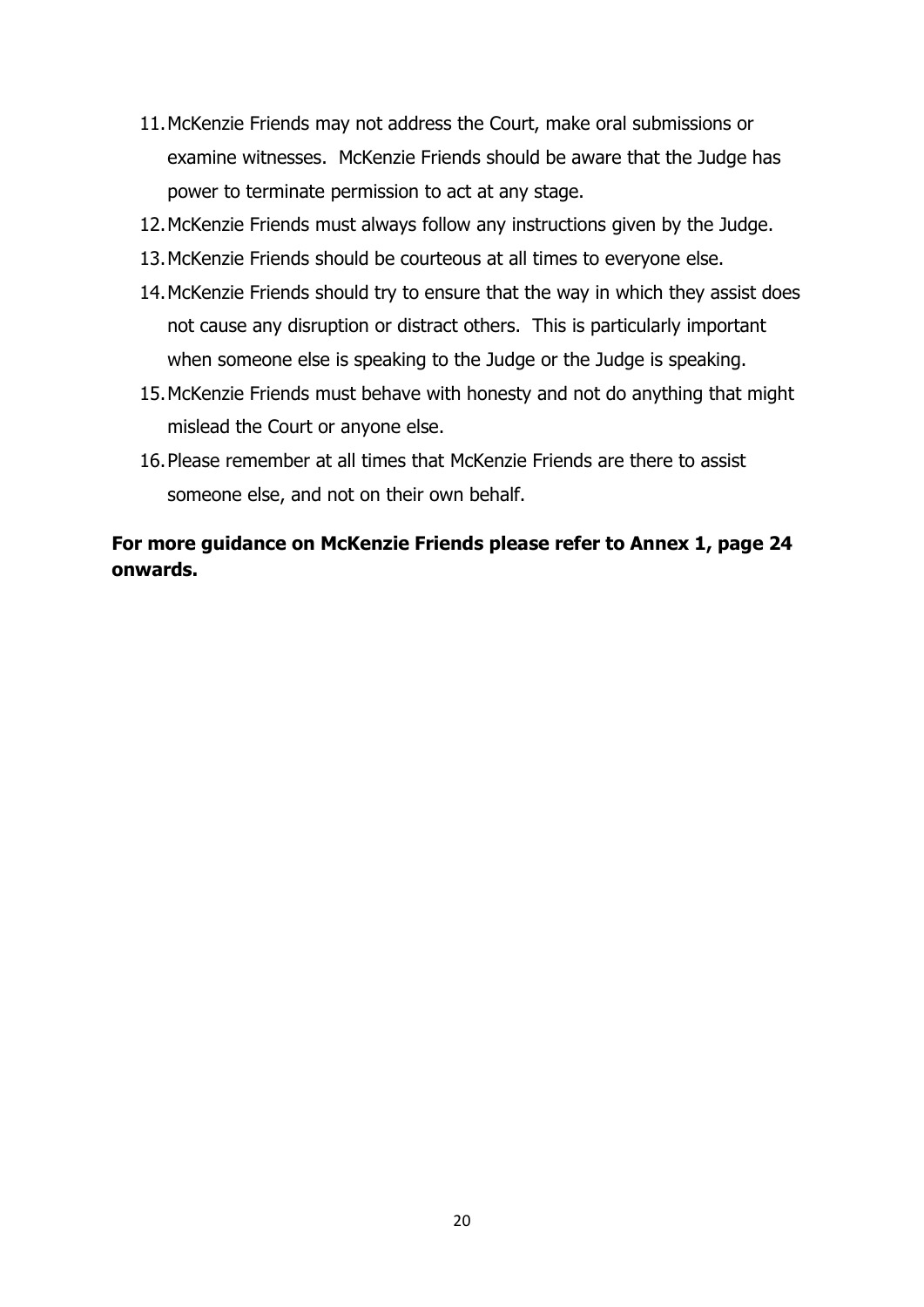## **Commonly Used Terms**

## **Applicant/Respondent**

A person who starts legal proceedings or makes an application for separation or divorce. This person then becomes "a party" to the proceedings. Once papers are sent to the other parent and their advocate, they are referred to as "the Respondent" (to the application). Once proceedings have begun, the other party can make an application which will be referred to as 'The Respondent's Application'.

#### **Court Welfare Service**

When the court requires additional information, this independent government organisation assigns a court welfare officer to investigate and report on the children, their wishes and feelings and the ability of the various adults to provide for them. This report will go to the judge and will generally have a significant impact on the final order.

## **Contact Order**

Formerly referred to as 'access', 'contact' means the time that the non-resident parent (the parent who does not have the children living with them most of the time) will spend with the children. Occasionally a contact order may apply to other significant adults in a child's life such as grandparents. It can also include specific guidelines of how other forms of communicating (for example, letters, email, telephone calls etc.) will take place. In most cases, courts prefer not to define these arrangements too closely.

## **Legal Aid**

Also known as 'public funding', this is state assistance with legal costs, available in limited circumstances in private cases and to those on benefits or a very low income. Contact details:- [www.gov.im/registries/legal](http://www.gov.im/registries/legal)

## **McKenzie Friend**

You can ask the Judge for an independent friend to help and support you in court, but they cannot speak for you or represent you (see page 19).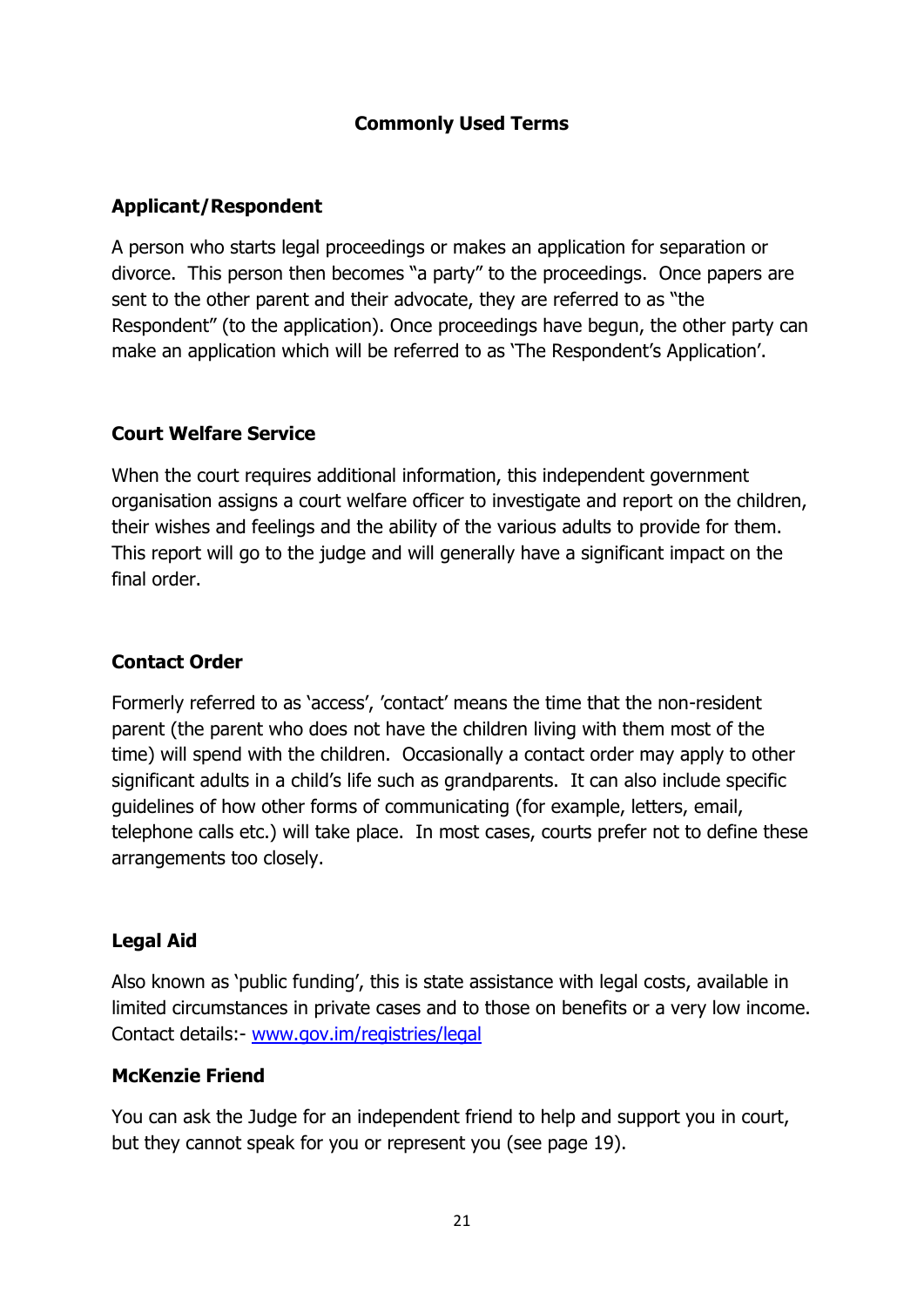## **Parental Responsibility**

All the rights, duties, powers, responsibilities and authority that go with being a parent. It means that you have a duty to care for and protect a child and that you have a right to make decisions regarding that child's future, such as choosing his or her school. It does not mean you have to pay maintenance – child support and parental responsibility are not connected in any way. It is also not connected to any right you have about contact with the child, or to have him or her live with you. Mothers have parental responsibility automatically, as do married fathers (only when the child has been born after the marriage has taken place). From  $1<sup>st</sup>$  November 2013 the Children and Young Persons (Amendment) Act came into force, fathers who are named on their child's birth certificate automatically have parental responsibility.

## **Prohibited Steps Order**

A Prohibited Steps Order restricts parents from taking certain actions in relation to their child/children, (for example removing a child or children from the Isle of Man or the UK or from the care of a certain person).

## **Residence Order**

Formerly referred to as 'custody', this outlines arrangements about where a child should live primarily. Shared residence is the type of order used when a child has a home with each parent. It usually also provides guidelines for how that type of arrangement will work.

## **Specific Issue Order**

When parents are unable to come to a mutual agreement about certain parenting issues this type of order is used to provide direction and resolve matters (for example, where she/he should go to school). When appropriate, the Court may also assign certain responsibilities to one parent.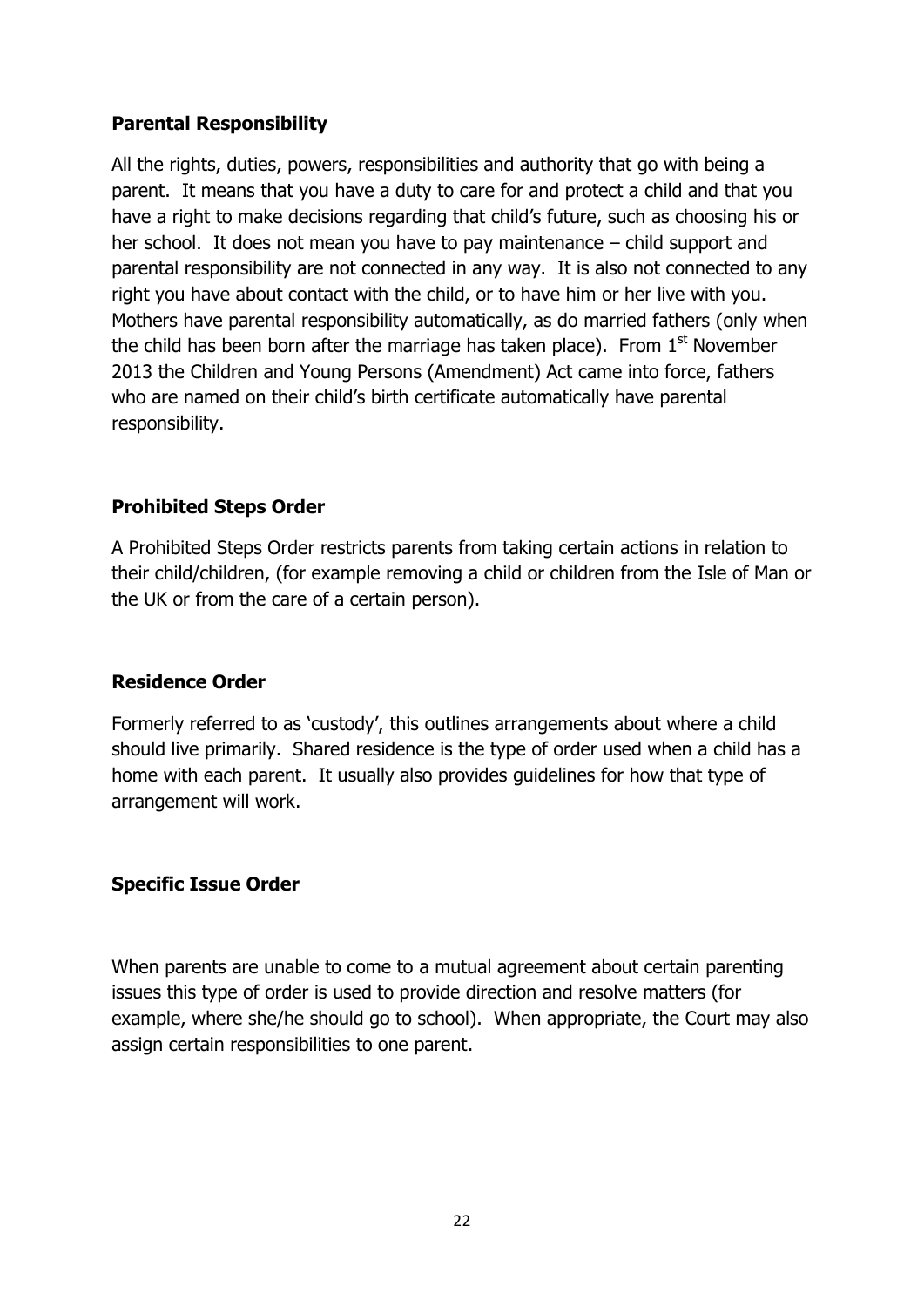## **The welfare checklist**

A list of factors that a court has to consider before making decisions related to a child. The Court will always consider the best interests of the child first and foremost.

The law says judges must always put the welfare of children first. They will think about the:

- Child's wishes and feelings (bearing in mind their age);
- Child's physical, emotional and educational needs;
- Effect any changes may have on the child;
- Child's age, gender, background and other relevant characteristics;
- Possible risk of harm to the child;
- Ability of parents to meet the child's needs;
- Orders the Court has the power to make; and
- A judge will only make an order if they think it is in the child's best interests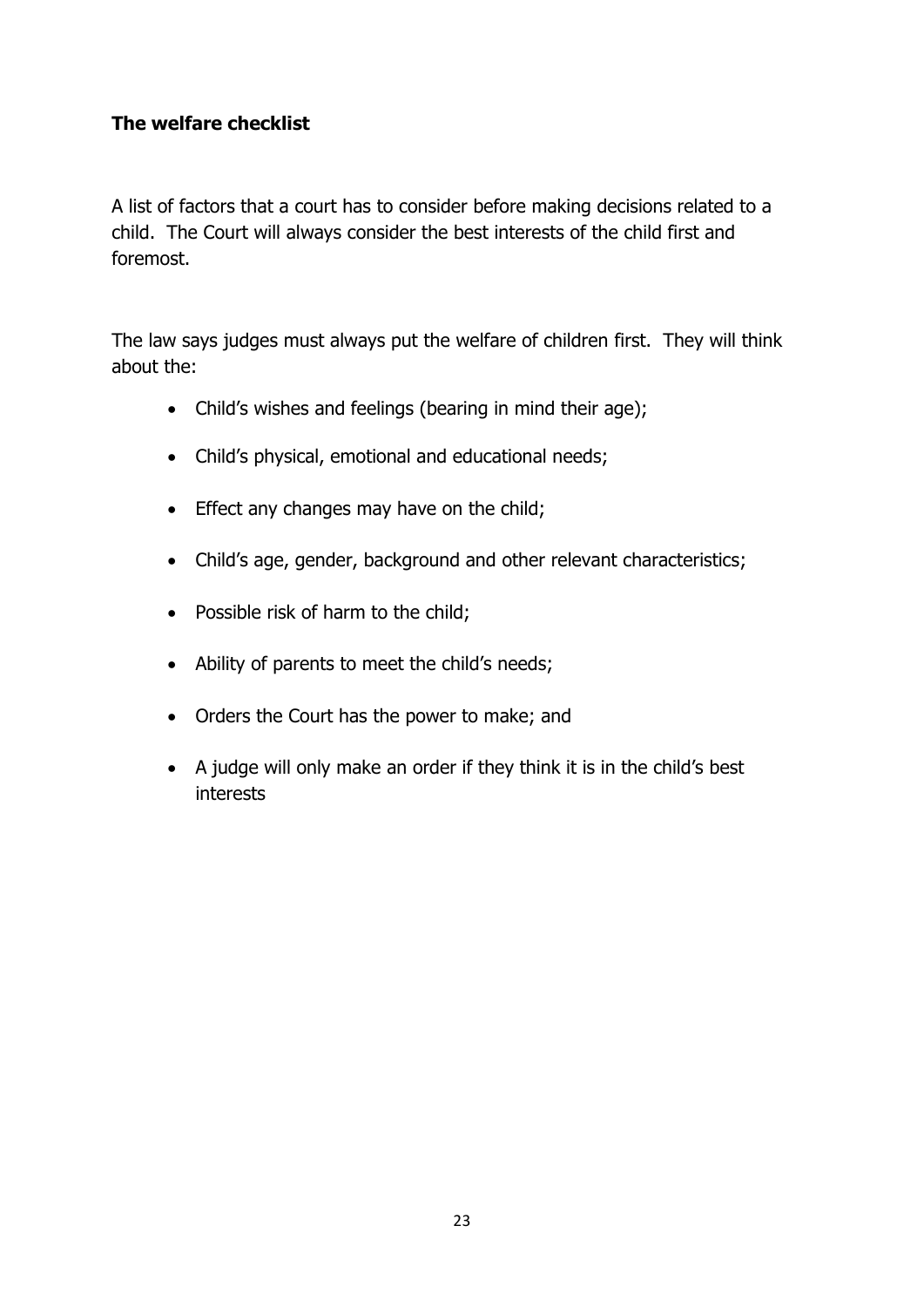ANNEX 1 – GUIDANCE ON McKENZIE FRIENDS

## **Guidance on McKenzie Friends**

## **This is not a practice direction**

**Right to have an assistant sitting with you**. These notes explain what "McKenzie Friends" are and their legal basis.

 $\_$  , and the set of the set of the set of the set of the set of the set of the set of the set of the set of the set of the set of the set of the set of the set of the set of the set of the set of the set of the set of th

#### **Background: what are McKenzie Friends?**

If you are representing yourself in court (i.e. you are not using an advocate to represent you), you may be entitled to have someone sit next to you. He/she can take notes, offer advice to you (in whispers) and prompt you to ask particular questions etc., but cannot address the court directly or question witnesses. He/she has no independent right to provide assistance. He/she is usually called a "McKenzie Friend".

Most people don't use McKenzie Friends, and they are not meant to be a substitute for an advocate.

It is possible that a court may refuse to allow you to have a McKenzie Friend to sit with you.

#### **The legal basis of McKenzie Friends**

McKenzie Friends have no official legal status: they have no *particular* right to sit next to you in court. You have a right to such assistance that may be reasonably required, and that is the basis for allowing the McKenzie Friend. The name comes from the particular case which established this right (see below).

McKenzie v McKenzie, 1970, which was a divorce case. The husband had been initially legally aided, but by the time the case came to trial, he was no longer on legal aid, and had therefore decided to represent himself. At the start of the trial, a young Australian barrister (Mr Hanger) had wanted to assist Mr McKenzie for free. The judge then said that the barrister could take no part in the proceedings, so he left the court and did not reappear.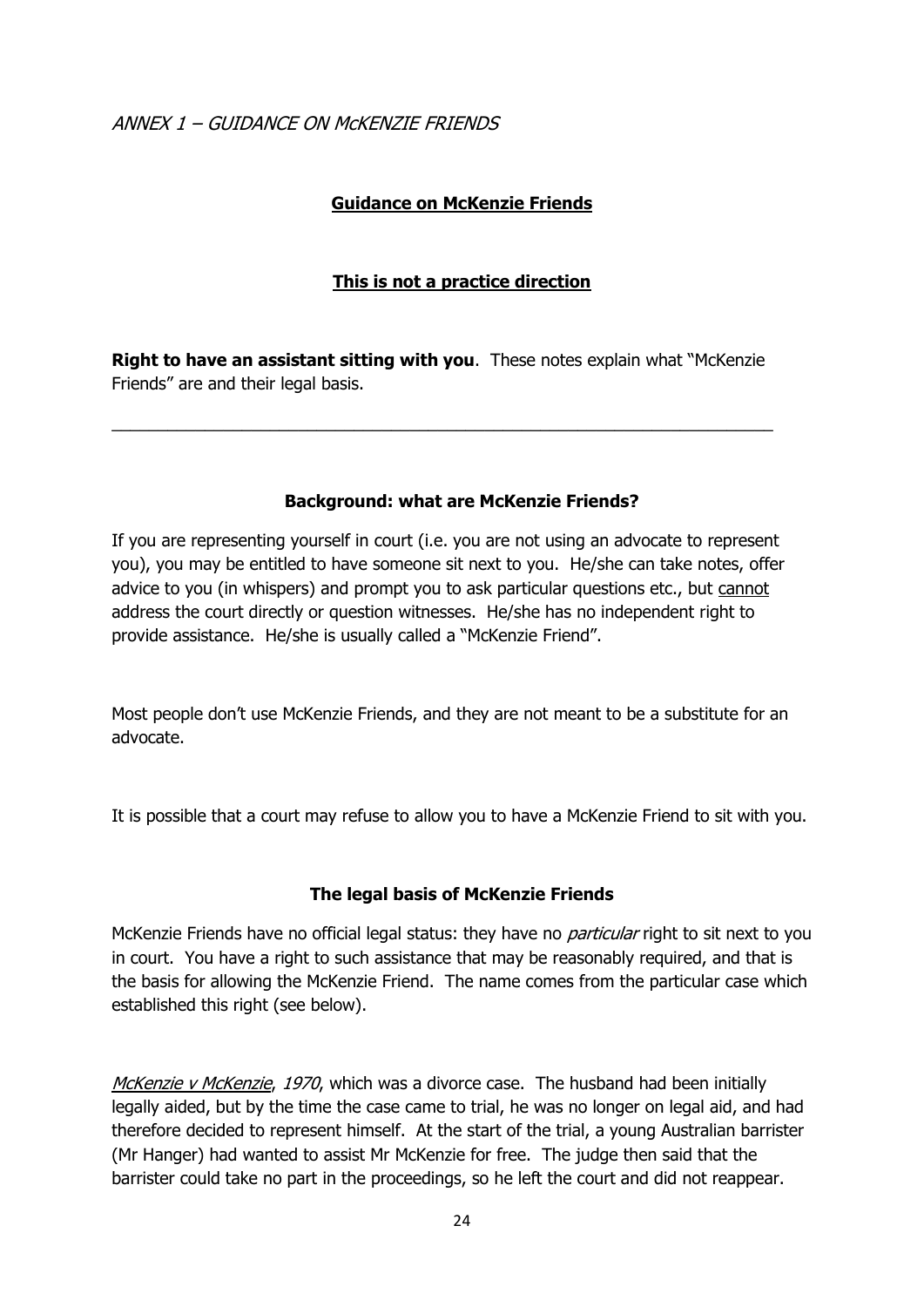The conclusion of all three judges in the appeal court was that Mr Hanger (the McKenzie Friend) should have been allowed to remain, to "sit quietly beside the husband and give him from time to time some quiet advice or prompting" (Lord Justice Sachs, at page 477H). The judgment also quotes (approvingly) the comment made in an earlier case, Collier v Hicks, 1831:

Any person, whether he be a professional man or not, may attend as a friend of either party, may take notes, may quietly make suggestions, and give advice. (Lord Tenterden CJ, in Collier v Hicks, page 669).

## **The R v Leicester City Justices case**

This was a case about non-payment of poll tax. Leicester City Council had taken Mr and Mrs Barrow to court for non-payment, and wanted to get a 'liability order' against them. When their case came to court (Leicester City magistrates' court), the Barrows wanted to have the help of Robert John, to act as a McKenzie Friend. The magistrates ruled that, because it was a straightforward case, they did not require a McKenzie Friend, and they would not be allowed one. This decision was upheld on appeal to the Divisional Court, but overturned by the Court of Appeal.

The Court of Appeal established a right to have a McKenzie Friend, unless the need to maintain order and do justice dictates otherwise.

The case also contained comments on situations in which an assistant could properly be refused: if security demanded it, or if the McKenzie Friend is disorderly or is disrupting the court.

In the conjoined appeals reported as In the matter of the children of Mr. O'Connell, Mr Whelan and Mr. Watson [2005] EWCA Civ 759 the Court of Appeal in the UK took the opportunity of emphasising that the presumption in favour of permitting a McKenzie Friend is a strong one. They also pointed out that the right to a fair hearing under article 6.1 of the European Convention on Human Rights is engaged on any application by a litigant in person for the assistance of a McKenzie Friend.

The court observed in particular that  $-$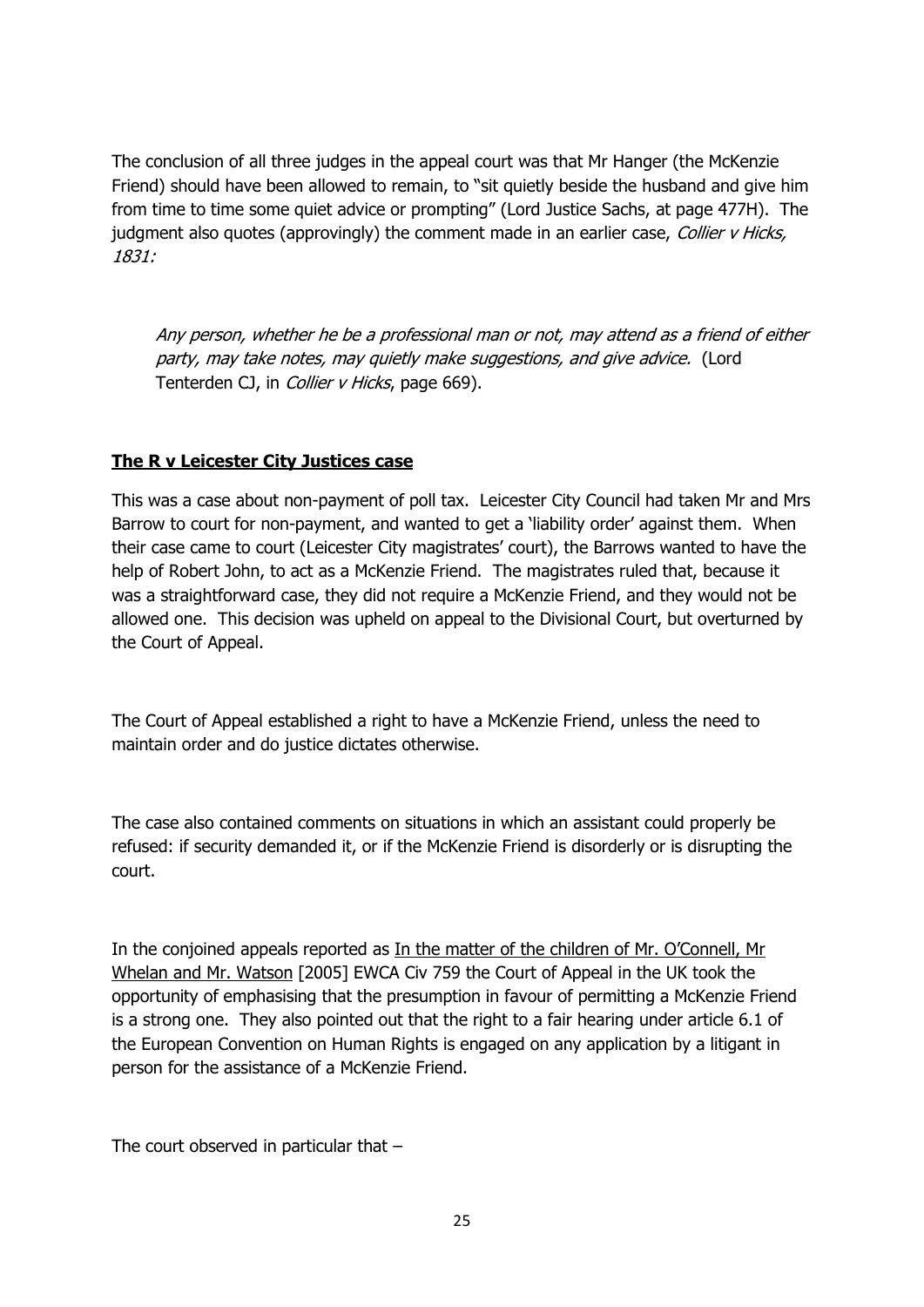- The purpose of allowing a litigant in person the assistance of a McKenzie Friend is to further the interests of justice by achieving a level playing field and ensuring a fair hearing. The presumption in favour of allowing a litigant in person the assistance of a McKenzie Friend is very strong. Such a request should only be refused for compelling reasons and should a judge identify such reasons, he/she must explain them carefully and fully to both the litigant in person and the would-be McKenzie Friend.
- Where a litigant in person wishes to have the assistance of a McKenzie Friend in private family law proceedings relating to children, the sooner that intention is made known to the court and the sooner the court's agreement for the use of the particular McKenzie Friend is obtained, the better. In the same way that judicial continuity is important, the McKenzie Friend, if he/she is to be involved, will be most useful to the litigant in person and to the court if he/she is in a position to advise the litigant throughout.
- It is not good practice to exclude the proposed McKenzie Friend from the courtroom or chambers whilst the application by the litigant in person for his/her assistance is being made. The litigant who needs the assistance of a McKenzie Friend is likely to need the assistance of such a friend to make the application for his/her appointment in the first place. In any event, it is helpful for the proposed McKenzie Friend to be present so that any concerns about him can be ventilated in his/her presence, and so that the judge can satisfy himself/herself that the McKenzie Friend fully understands his/her role (and in particular the fact that disclosure of confidential court documents is made to him/her for the purposes of the proceedings only) and that the McKenzie Friend will abide by the court's procedural rules.
- In this context it will always be helpful for the court if the proposed McKenzie Friend can produce either a short curriculum vitae or a statement about himself/herself, confirming that he/she has no personal interest in the case, and that he/she understands both the role of the McKenzie Friend and the court's rules as to confidentiality.
- The following do not, of themselves, constitute 'compelling reasons' for refusing the assistance of a McKenzie Friend:
	- (1) That the litigant in person appears to the judge to be of sufficient intelligence to be able to conduct the case on his/her own without the assistance of a McKenzie Friend;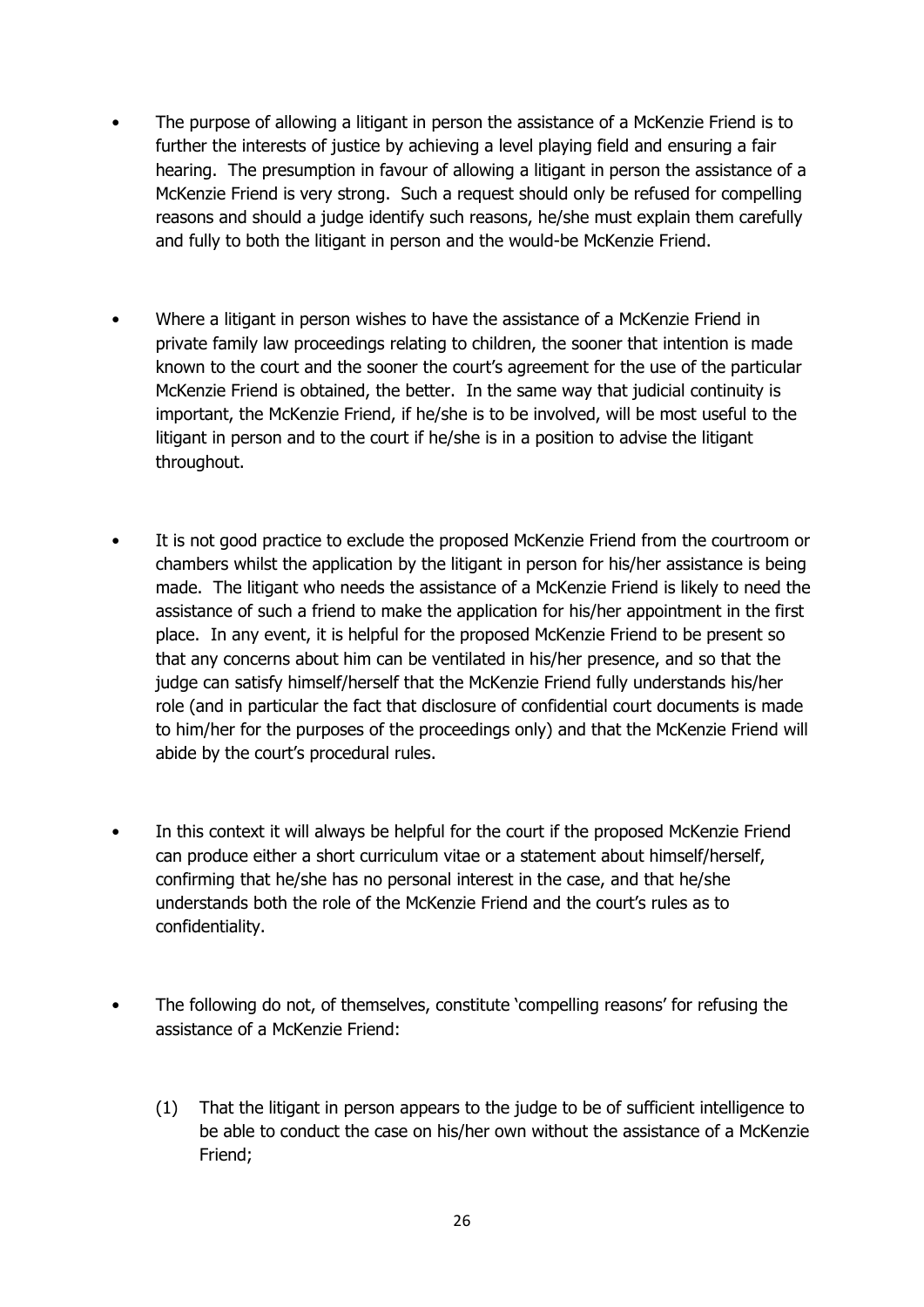- (2) That the litigant in person appears to the judge to have a sufficient mastery of the facts of the case and of the documentation to enable him to conduct the case on his own without the assistance of a McKenzie Friend;
- (3) That the hearing at which the litigant in person seeks the assistance of a McKenzie Friend is a directions appointment, or a case management appointment;
- (4) That the proceedings are confidential and that the court papers contain sensitive information relating to the family's affairs;
- (5) That the litigant in person has chosen not to have legal representation;
- (6) That the case is simple or straightforward;
- (7) That the other party is not represented;
- (8) That the proposed McKenzie Friend belongs to an organisation that promotes a particular cause.

#### **What McKenzie Friends may do**

McKenzie Friends may:

- i) Provide moral support for litigants;
- ii) Take notes;
- iii) Help with case papers;
- iv) Quietly give advice on any aspect of the conduct of the case.

#### **What McKenzie Friends may not do**

McKenzie Friends may not:

- i) Act as the litigants' agent in relation to the proceedings;
- ii) Manage litigants' cases outside court, for example by signing court documents; or
- iii) Address the court, make oral submissions or examine witnesses.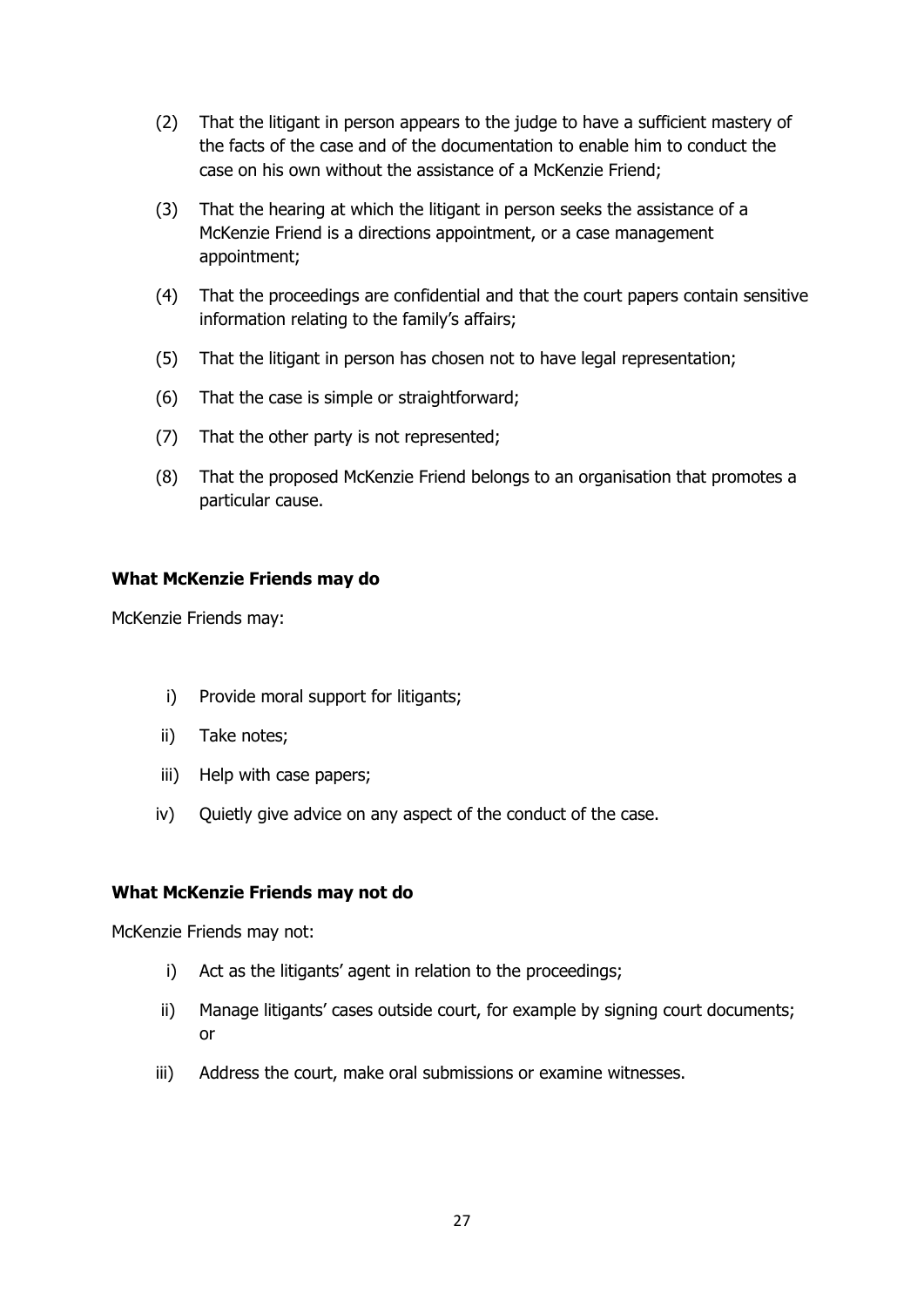#### **What to do if a McKenzie Friend is requested**

While litigants ordinarily have a right to receive reasonable assistance from McKenzie Friends the court retains the power to refuse to permit such assistance. The court may do so where it is satisfied that, in that case, the interests of justice and fairness do not require the litigant to receive such assistance.

A litigant who wishes to exercise this right should inform the Deemster or the High Bailiff or Deputy High Bailiff or Clerk to the Magistrates (as the case may be) as soon as possible indicating who the McKenzie Friend will be. The proposed McKenzie Friend should produce a short curriculum vitae or other statement setting out relevant experience, confirming that he or she has no interest in the case and understands the McKenzie Friend's role and any relevant duty of confidentiality.

#### **Potential refusals to allow a McKenzie Friend**

If the court considers that there might be grounds for circumscribing the right to receive such assistance, or a party objects to the presence of, or assistance given by a McKenzie Friend, it is not for the litigant to justify the exercise of the right. It is for the court or the objecting party to provide sufficient reasons why the litigant should not receive such assistance.

When considering whether to circumscribe the right to assistance or refuse a McKenzie Friend permission to attend, the right to a fair trial is engaged. The matter will be considered carefully. The litigant will be given a reasonable opportunity to argue the point. The proposed McKenzie Friend will not be excluded from that hearing and will normally be allowed to help the litigant.

Where proceedings are in *closed court*, i.e. the hearing is in chambers, is in private, or the proceedings relate to a child, the litigant is required to justify the McKenzie Friend's presence in court. The presumption in favour of permitting a McKenzie Friend to attend such hearings, and thereby enable litigants to exercise the right to assistance, is a strong one.

The court may refuse to allow a litigant to exercise the right to receive assistance at the start of a hearing. The court can also circumscribe the right during the course of a hearing. It may be refused at the start of a hearing or later circumscribed where the court forms the view that a McKenzie Friend may give, has given, or is giving, assistance which impedes the efficient administration of justice. However, the court will also consider whether a firm and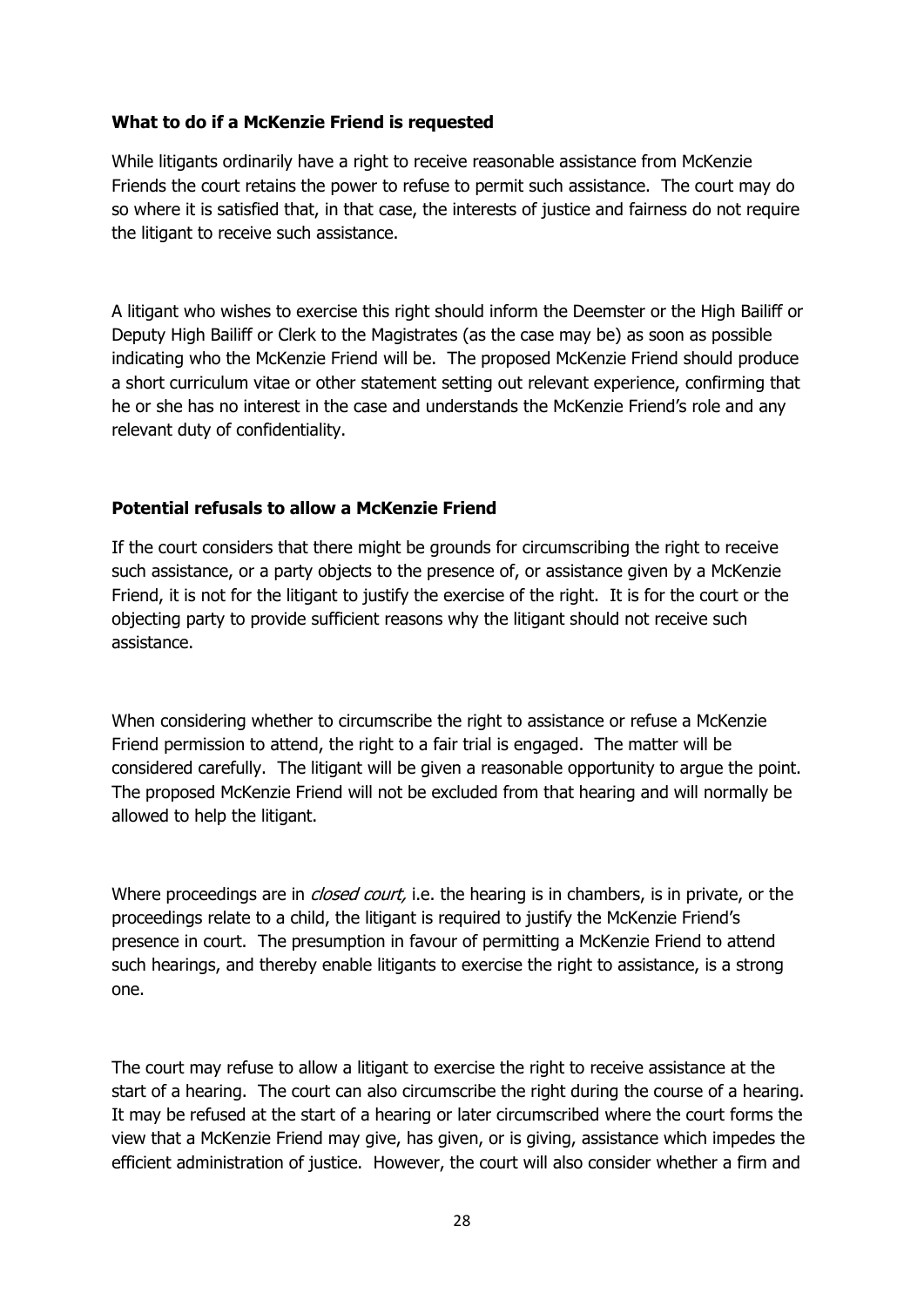unequivocal warning to the litigant and/or McKenzie Friend might suffice in the first instance.

A decision by the court not to curtail assistance from a McKenzie Friend should be regarded as final, save on the ground of subsequent misconduct by the McKenzie Friend or on the ground that the McKenzie Friend's continuing presence will impede the efficient administration of justice. In such event the court will give a short judgment setting out the reasons why it has curtailed the right to assistance. Litigants may appeal such decisions. McKenzie Friends have no standing to do so.

A litigant may be denied the assistance of a McKenzie Friend because its provision might undermine or has undermined the efficient administration of justice. Examples or circumstances where this might arise are:

- i) The assistance is being provided for an improper purpose;
- ii) The assistance is unreasonable in nature or degree;
- iii) The McKenzie Friend is subject to a civil proceedings order or a civil restraint order;
- iv) The McKenzie Friend is using the litigant as a puppet;
- v) The McKenzie Friend is directly or indirectly conducting the litigation;
- vi) The court is not satisfied that the McKenzie Friend fully understands the duty of confidentiality.

Where a litigant is receiving assistance from a McKenzie Friend in care proceedings, the court will consider the McKenzie Friend's attendance at any advocates' meetings directed by the court.

The High Court can, under its inherent jurisdiction, impose a civil restraint order on McKenzie Friends who repeatedly act in ways that undermine the efficient administration of justice.